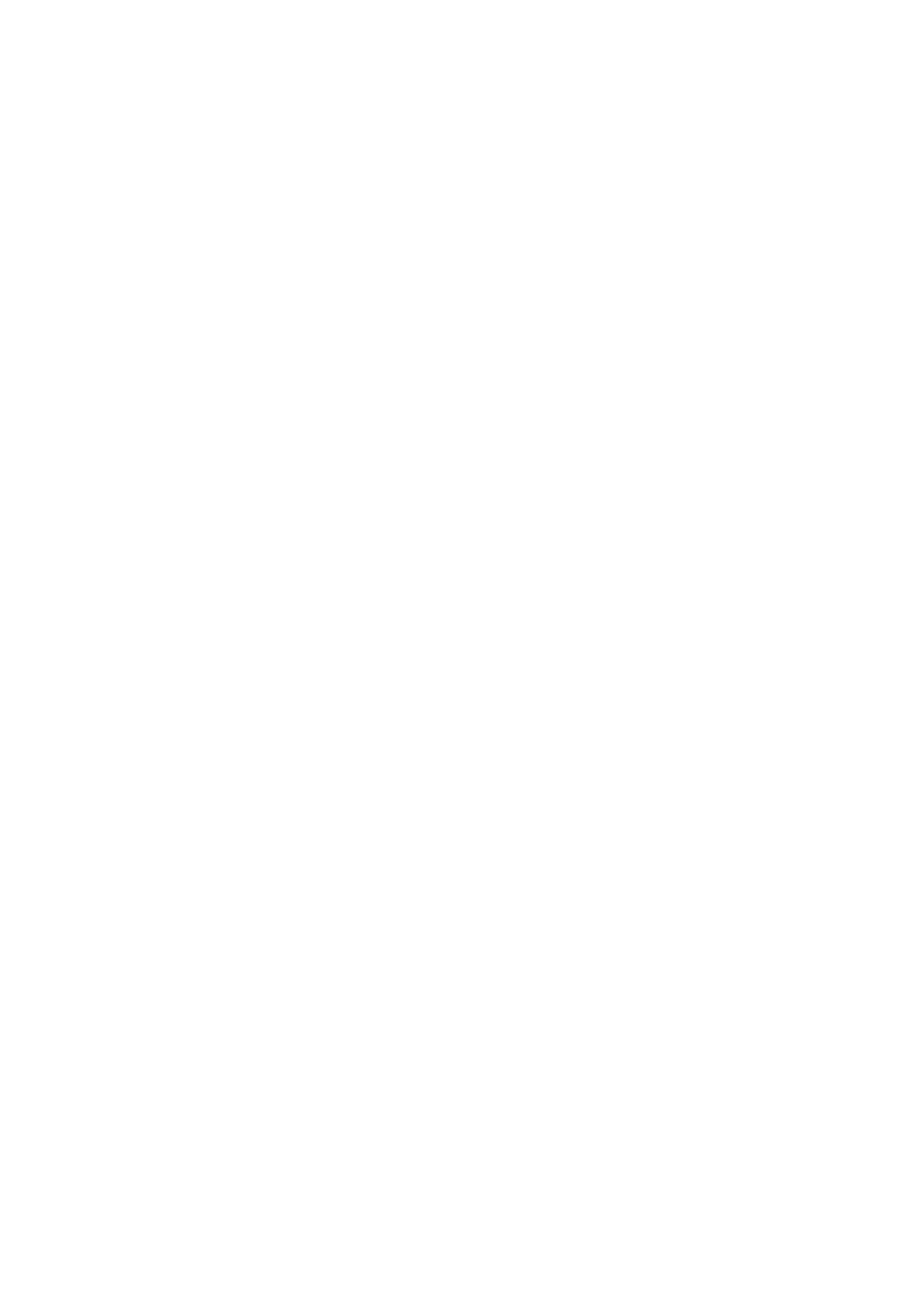# The Contemporary Art Gallery:

*Display, Power and Privilege*

By

David Carrier with Darren Jones

Cambridge **Scholars** Publishing

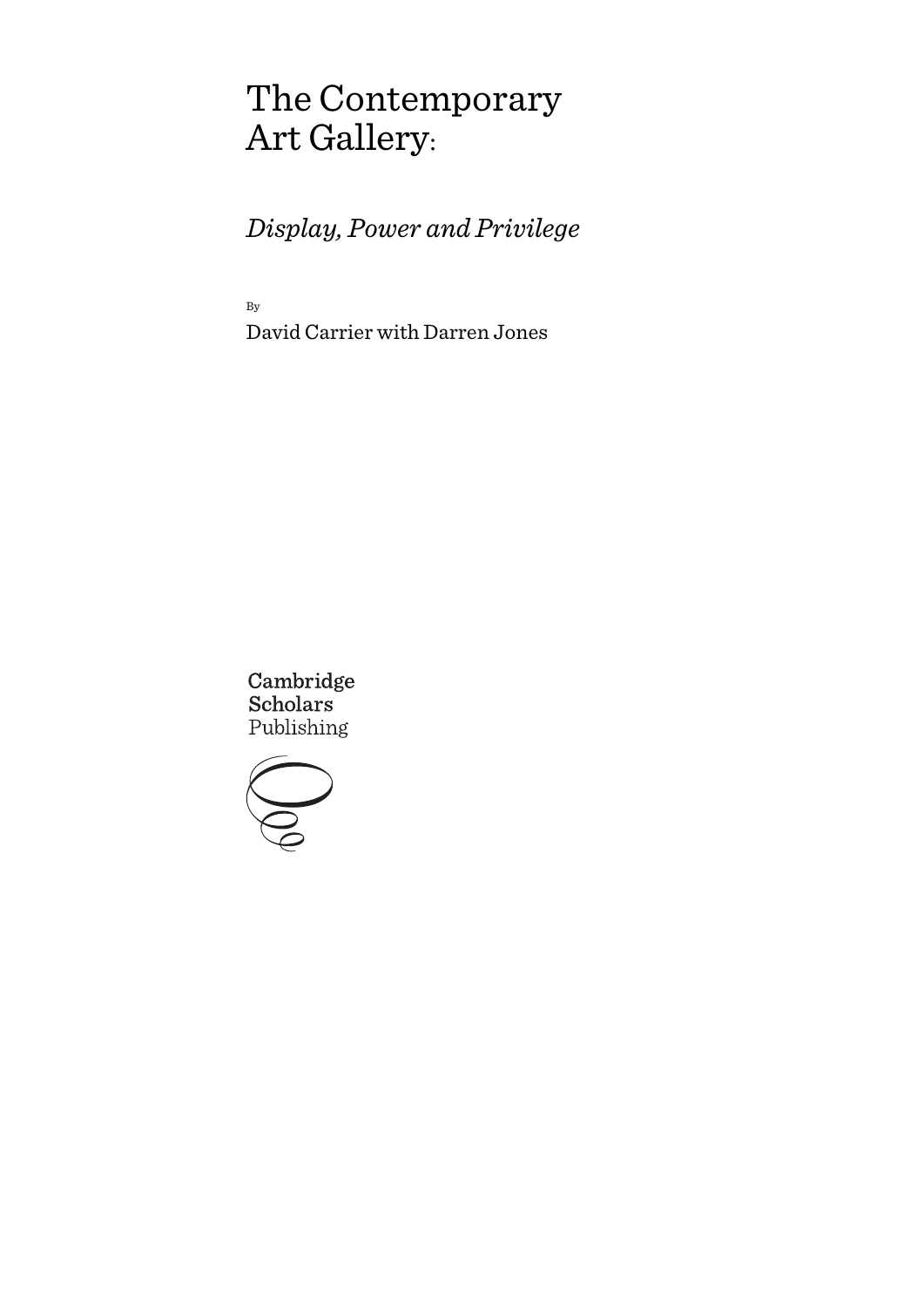The Contemporary Art Gallery: Display, Power and Privilege

By David Carrier with Darren Jones

This book first published 2016

Cambridge Scholars Publishing

Lady Stephenson Library, Newcastle upon Tyne, NE6 2PA, UK

British Library Cataloguing in Publication Data A catalogue record for this book is available from the British Library

Copyright © 2016 by David Carrier, Darren Jones

All rights for this book reserved. No part of this book may be reproduced, stored in a retrieval system, or transmitted, in any form or by any means, electronic, mechanical, photocopying, recording or otherwise, without the prior permission of the copyright owner.

ISBN (10): 1-4438-9786-8 ISBN (13): 978-1-4438-9786-0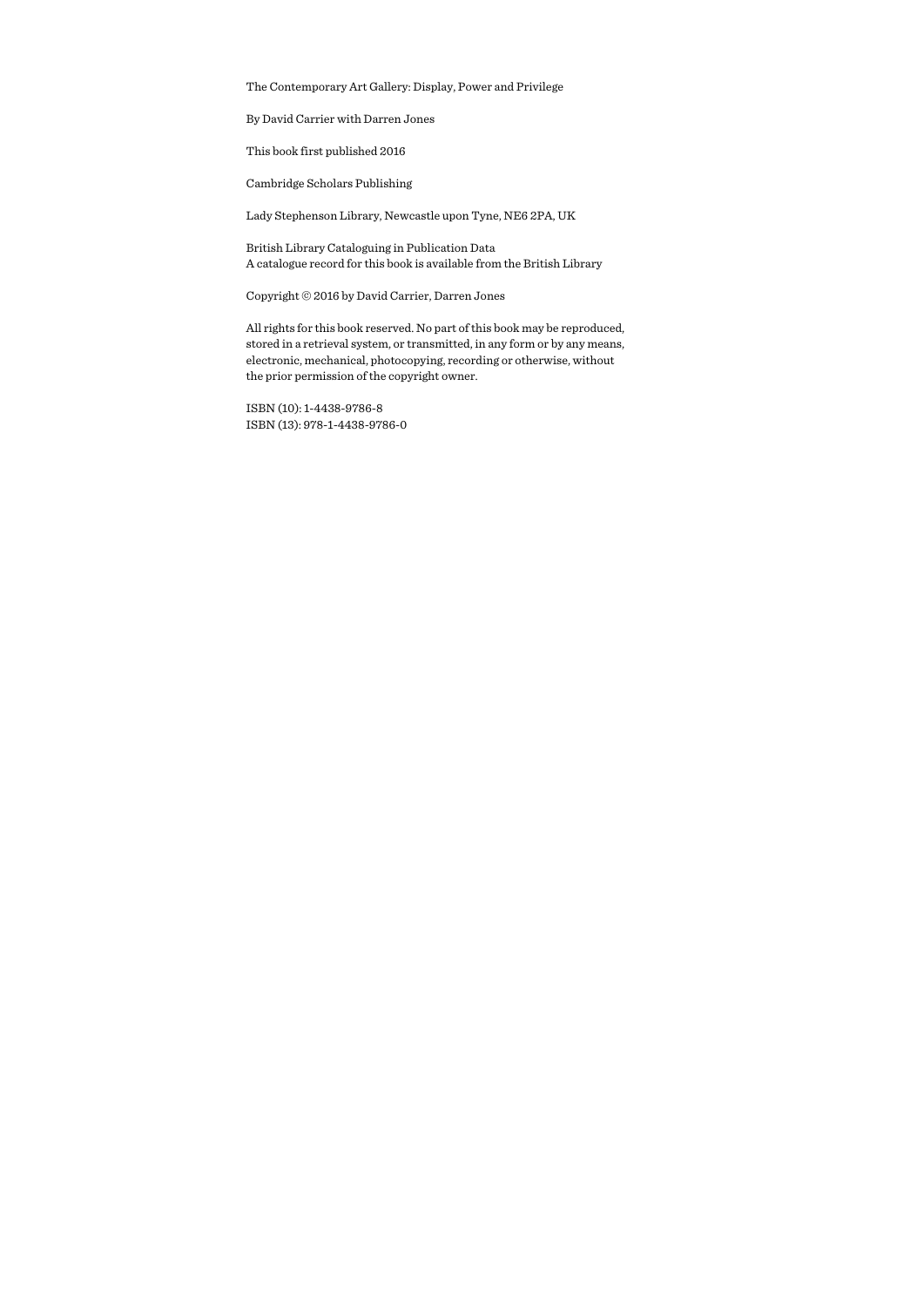### *For Joachim Pissarro*

David thanks Leeza Chebotarev, Birte Kleemann, Lélia Pissarro, Sandrine and Lionel Pissarro and his wife Marianne Novy.

Darren thanks Emmanuel Cooper, Joachim Pissarro, Anne Jones and James Jones, Madina Stepanchenko and his partner Kirby Congdon.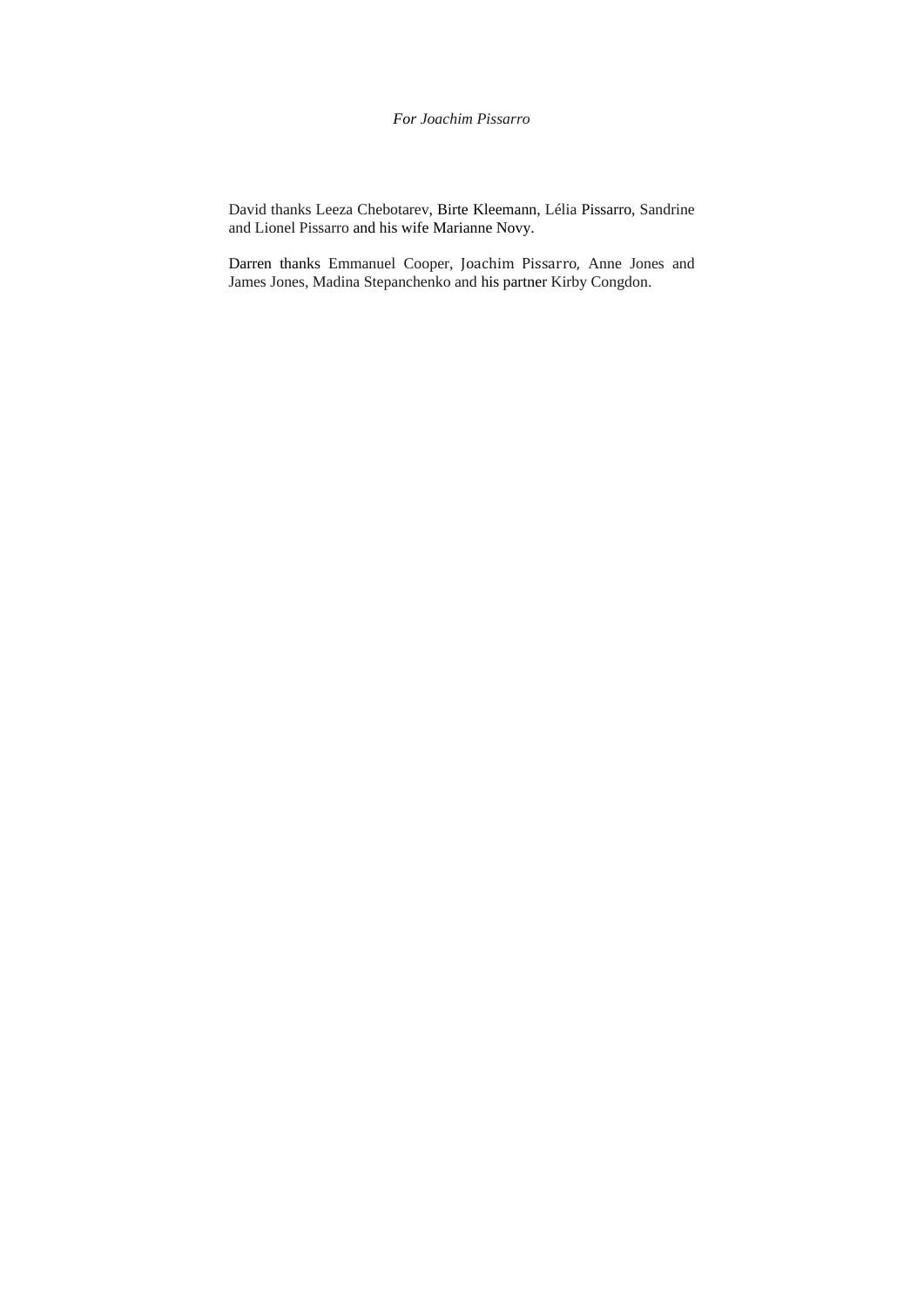"The ideal gallery subtracts from the artwork all cues that interfere with the fact that it is 'art'. The work is isolated from everything that would detract from its own evaluation of itself."

—Brian O'Doherty

"The art market, like the market for anything else, has its highs and lows, but since the end of the Second World War the highs have prevailed. They have taken the prices of art to distances beyond the imagination of earlier generations."

—Malcolm Goldstein

"Two years after Johns, Frank Stella appeared in 1959. Right after Stella, we had the Pop artists, then the Minimalists, then the Conceptualists. It was astonishing. In 15 years I found them all."

—Leo Castelli

"I play hard. So the critical stuff doesn't surprise me or bother me." —Larry Gagosian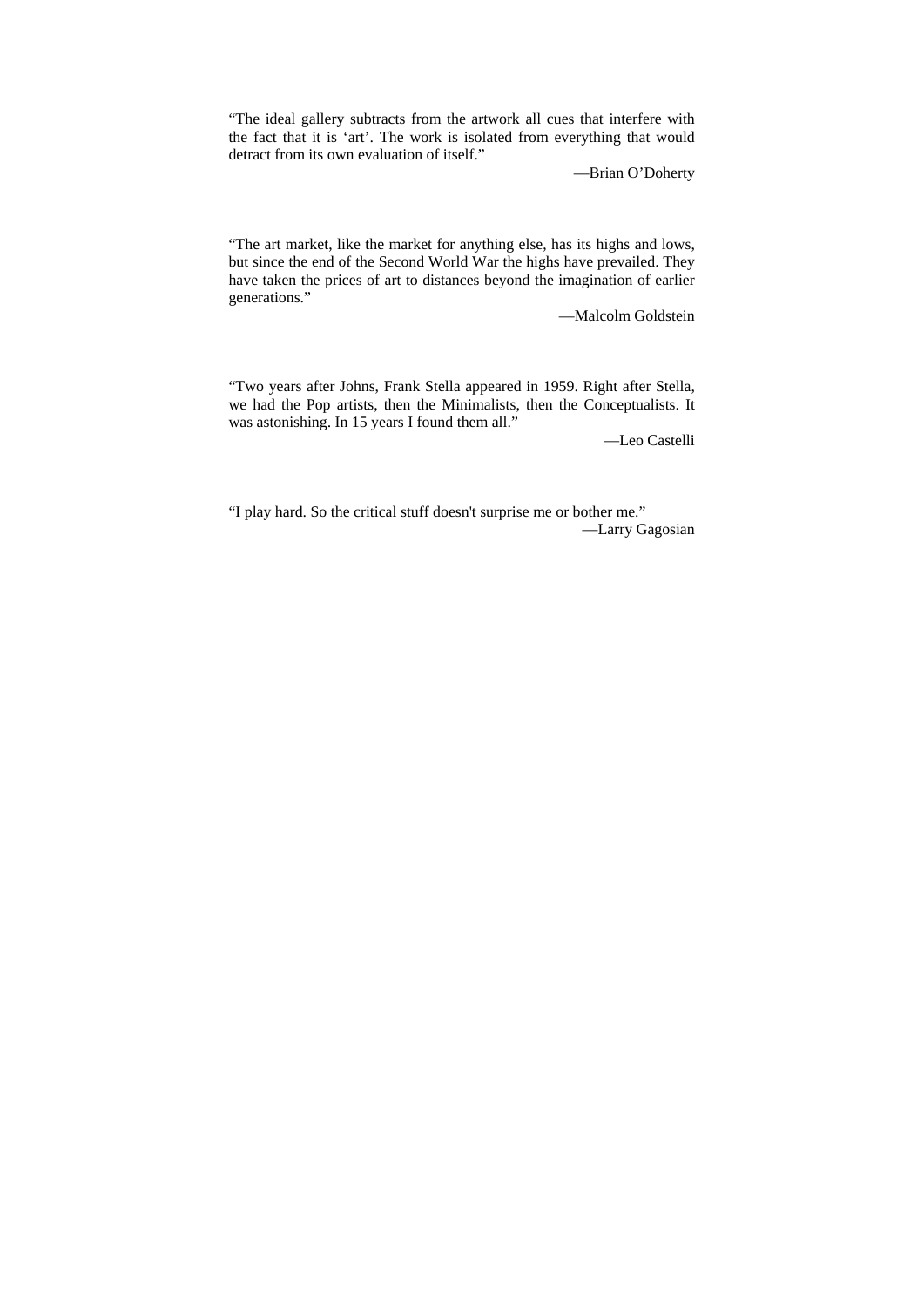## TABLE OF CONTENTS

| Joachim Pissarro                                     |  |
|------------------------------------------------------|--|
|                                                      |  |
| The Pre-History of the Contemporary Art Gallery      |  |
| Gallery Going and Some Other Pleasures of Urban Life |  |
| The Forms of the Contemporary Art Gallery            |  |
| The Future of the Art Gallery                        |  |
|                                                      |  |
|                                                      |  |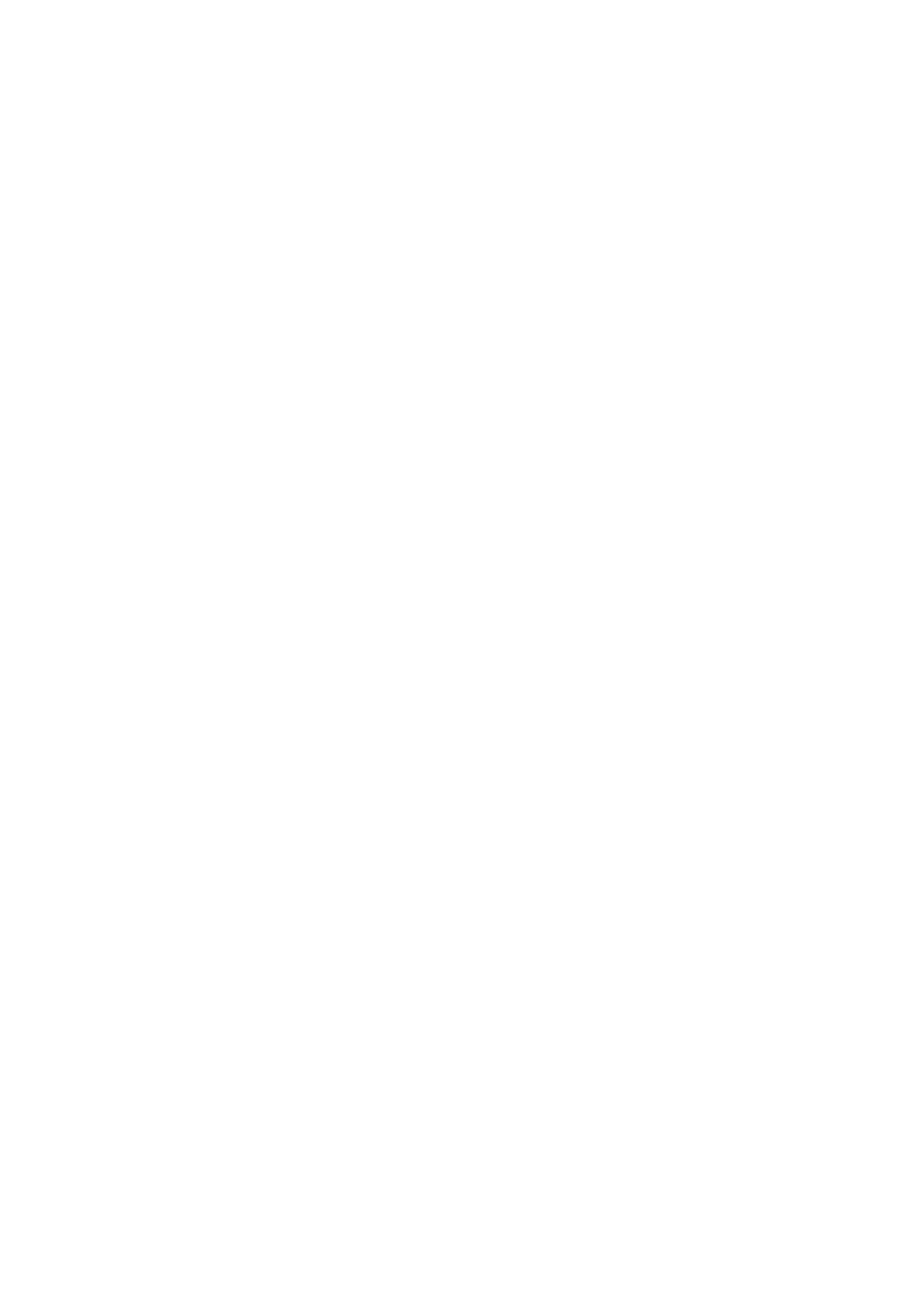## LIST OF FIGURES

#### **Chapter One**

- 1-1 Watteau, Jean Antoine (1684-1721). *The Shop sign for the art dealer Gersaint*. 1720. Oil on canvas, 163 x 308 cm. Inv. Gen.Kat.1 1200-1201. Photo: Jcirg P. Anders. Stiftung Preussische Schlosser und Gllrten. Charlottenburg Castle. Photo Credit: bpk, Berlin *I* Art Resource, NY.
- 1-2 Canaletto, Giovanni Antonio (1697-1768). *Venice: The Feast Day of Saint Roch*, about 1735. Oil on canvas, 147.7 x 199.4 cm. Wynn Ellis Bequest, 1876 (NG937). National Gallery © National Gallery, London *I* Art Resource, NY.
- 1-3. Saint-Aubin,Gabriel de. *Vue du Salon de 1765 View of the Salon of 1765.* Watercolour, brown ink, grey ink, pencil, heightened with white Aquarelle - encre brune, encre grise, mine de plomb, plume, rehauts de blanc. 24 x 46,7 cm. fNV 32749 recto. Musee du Louvre/Paris/France. Photo Credit: Erich Lessing I Art Resource, NY.

#### **Chapter Two**

- 2-1 The rabbit–duck illusion.
- 2-2 Michael Werner Gallery, Jorg Immendorff' (2009). The *Maoist Paintings.* Courtesy Michael Werner Gallery, New York and London.
- 2-3 Installation view, "David Hammons," L&M Arts, New York, January – March 2011. Courtesy Mnuchin Gallery. Art (c) David Hammons. Photo Tom Powel Imaging.
- 2-4 Installation: Barbara Kruger. Mary Boone Gallery. 417 West Broadway, New York. January 1991. Courtesy: Mary Boone Gallery, New York.
- 2-5 Loren Munk, *The East Village*, (1979-1989, 2011-2013) Oil on linen 84 x 145 inches. Courtesy the artist and Freight+Volume. Decline and Fall of the Art World, Freight +Volume, NYC, 2013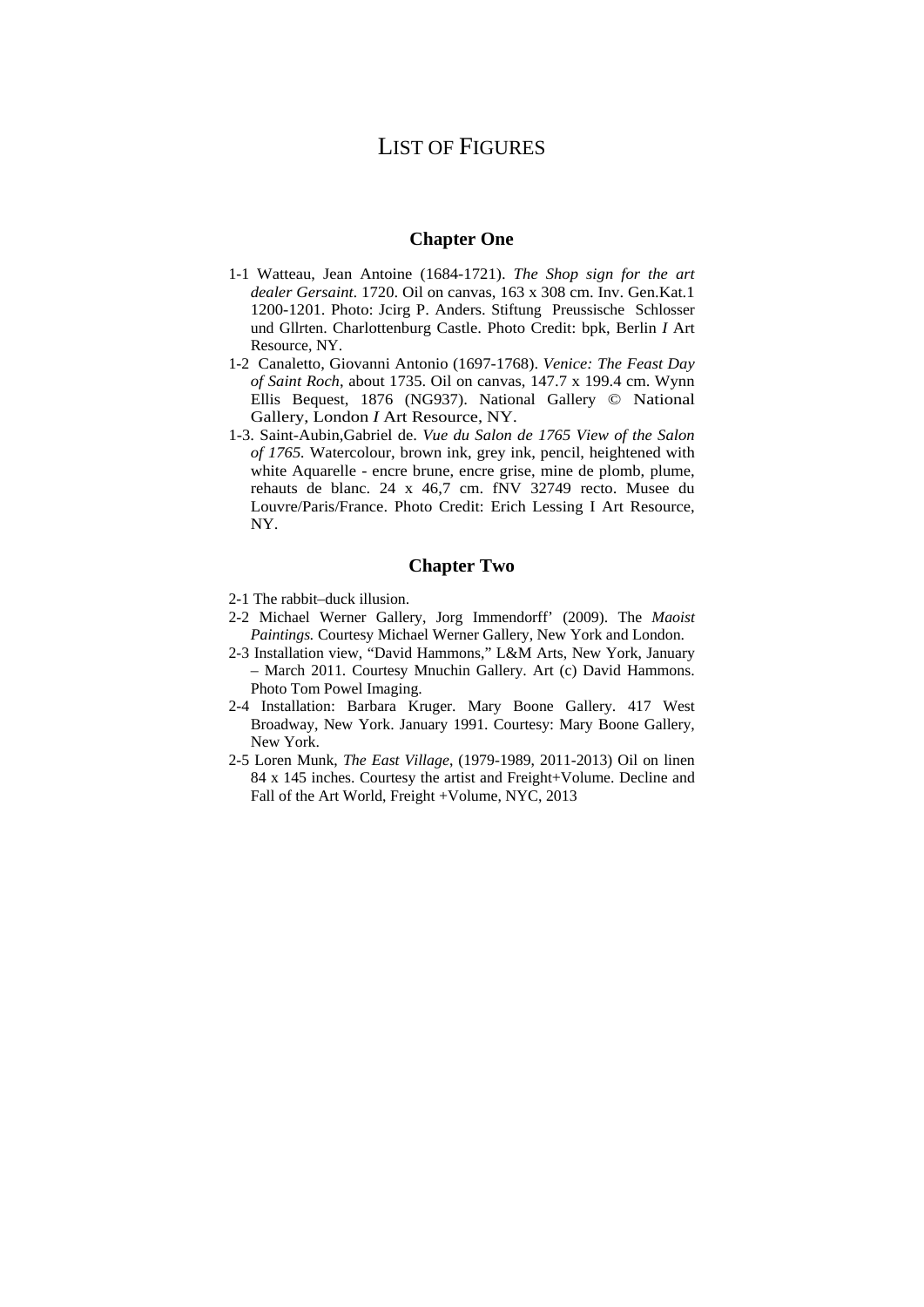### **Chapter Three**

- 3-1 Lennon, Weinberg. Peter Soriano: New Works, January 17 -February 23, 2013. Installation view, Courtesy of the artist and Lennon, Weinberg, Inc., New York. Photo by Bill Orcutt.
- 3-2 Paul Kasmin. Jiri George Dokoupil (2015). Courtesy Christopher Burke Studio.
- 3-3 Peter Saul. Six Classics. 7 November to 18. December 2015. Courtesy Mary Boone Gallery, New York. 541 West 24 Street, New York.
- 3-4 Sacer Tag. Courtesy Deitch Archive New York.
- 3-5 Rirkrit Tiravanija, Soup Kitchen. Courtesy the artist and Gavin Brown's enterprise, New York/Rome.
- 3-6 Sperone Westwater, façade.
- 3-7 Salon 94 Bowery, exterior view. Courtesy of Salon 94, New York.
- 3-8. Opening reception. "Scott Penkava in 3D" February 2103. Courtesy of Matt Cianfrani and Novella Gallery.
- 3-9 Entrance/Ceiling, Jack Roy, 2015, General Practice. Courtesy General **Practice**
- 3-10 Exterior of the Fruitmarket Gallery, Edinburgh. Copyright The Fruitmarket Gallery Edinburgh 8/18/16.
- 3-11 Untitled Gallery. Credit: Joel Mesler.
- 3-12 Stephen Harvey Fine Art Projects.
- 3-13 Acquavella Gallery. Courtesy Acquavella Galleries.
- 3-14 Danese/Corey Gallery. Poons/Windows. Photo credit: Courtesy of Danese/Corey.
- 3-15 Galerie Lelong, New York.
- 3-16 Studio Trisorio, Naples, Italy. Gallery facade and courtyard entrance. Credit: Studio Trisorio, Naples, Italy.
- 3-17 Facade of Galerie Perrotin, Paris 76 rue de Turenne, 75003 Paris. Photo: Guillaume Ziccarelli. Courtesy Galerie Perrotin.
- 3-18 Entrance/ Gallery Galerie Karsten Greve © Courtesy Galerie Karsten Greve Köln, Paris, St Moritz.
- 3-19 Flowers Gallery, London. Credit: John MacLean.
- 3-20 Loretta Howard Gallery. "John Ashbery Collects: poet among things." New York, September - November, 2013. Rendition of "Music Room" with installation drawing by Matthew Thurber, works by Willem de Kooning, Elaine de Kooning and two works by Jean Helion. Photo Thomas Mueller.
- 3-21 Urs Fischer, Gavin Brown Enterprise. Courtesy Urs Fischer and Gavin Brown's enterprise, New York/Rome Copyright Urs Fischer.
- 3- 22 Dara Friedman- Musical" at Gavin Brown's Enterprise," (2008).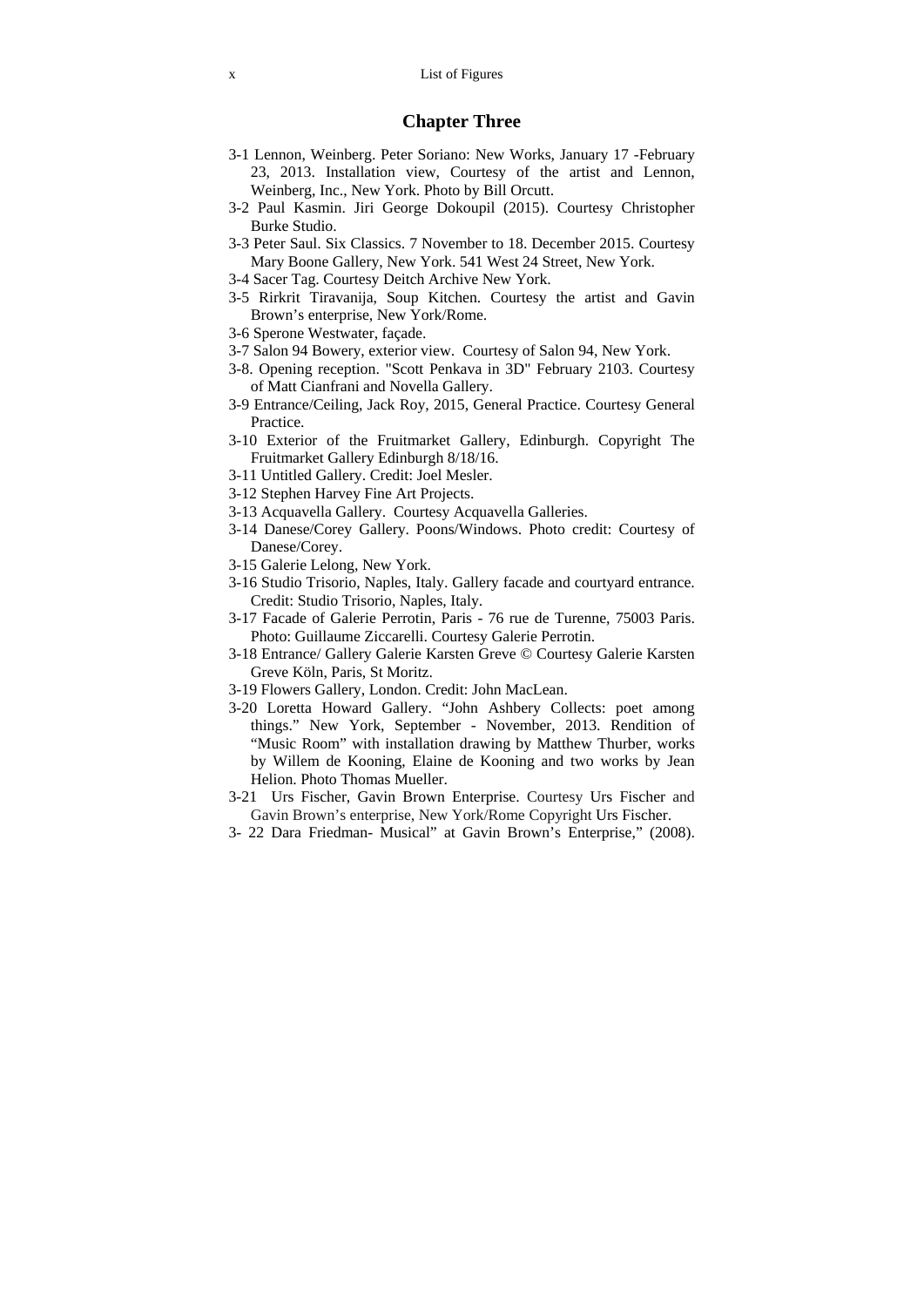Courtesy the artist and Gavin Brown's enterprise, New York/ Rome. Copyright the artist.

## **Chapter Four**

- 4-1 Armory Show. A panoramic shot of Pier 94 –Contemporary. Credit: Photo by BFA, Courtesy of The Armory Show 2016.
- 4-2 Christie's Auction House © Christie's Images Ltd. 2016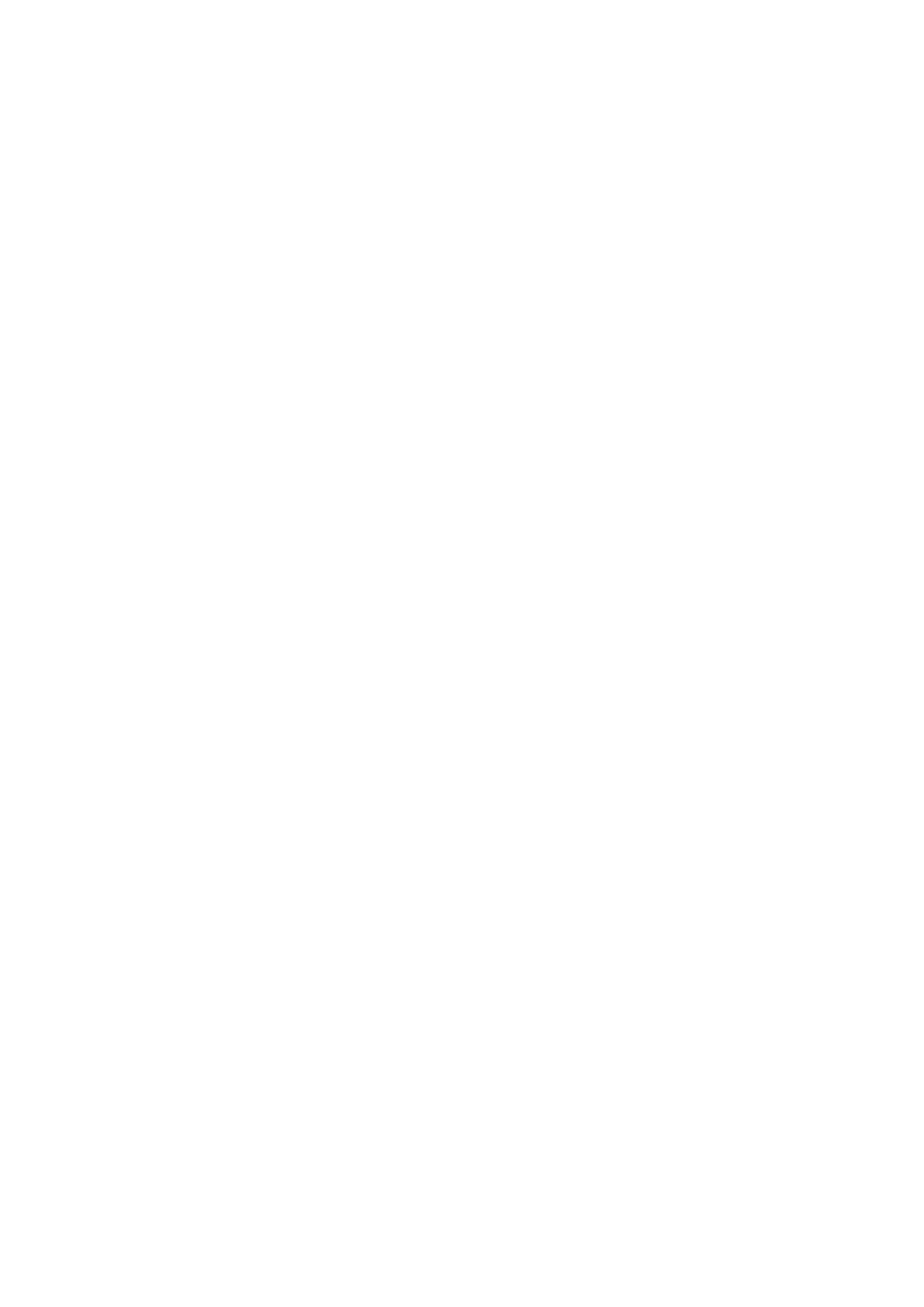## ACKNOWLEDGEMENTS

"I don't have any secrets. I know only one way to sell paintings, which is to get hold of some and wait for people to come buy them. . . . It's all so simple."<sup>1</sup>

 $\overline{-D}$  H. Kahnweiler

This book has been a long time in development, for it draws upon more than thirty years of experience as art critic. In the late 1970s, when I first read *Artforum* I wrote to the editor, Joseph Masheck, offering to write about the methods of his criticism. (I then was a philosopher.) He very generously encouraged me rather to write art criticism (few critics post their first publication in *Artforum*<sup>2</sup>), and introduced me to the first artist I wrote about, Sharon Gold, who patiently listened to my very academic modes of thinking.<sup>3</sup> I never have lost my fascination with the activity of art writing, though my personal style of art writing has changed dramatically as I learned by stages to become more immediate, and less bookish. This book draws on my experience publishing art criticism in *Art in America*, *Art US*, *artcritical.com*, *Artforum*, *ArtInternational*, *Arts Magazine*, *Artscribe*, *Burlington Magazine, Kunst Chronik*, *Modern Painters*, *Sculpture*, *Tema Celeste,* and *Titolo.* In recent years I have especially welcomed the patient, generous editorial support provided by Phong Bui and his colleagues (Taylor Defoe and Laila Pedro) at *Brooklyn Rail*, David Cohen (and Noah Dillon) of *artcritical.com* and Paul Gladstone who edits *Journal of Contemporary Chinese Art*.

Some materials presented here have been published in very different forms. My discussion of fashion was "Fashion Desire. Giorgio Armani's Art Gallery," *ArtUS* 14 (July-September 2006): 25-35. More recently, thanks to the editorial support of Phong Bui, I guest edited the *Brooklyn Rail* in April 2013, with the theme: "The Contemporary Art Gallery." I thank Bill Beckley, Ivan Gaskell, Darren Jones, Joachim Pissarro and Adele Tutter for their contributions, and Jacky Klein and Amanda Rensham for going over the entire manuscript.

Many people have generously supported this project. Barry Schwabsky alerted me to one important point; Philippe de Montebello and Larry Gagosian made suggestive comments. And I thank Jill Weinberg Adams,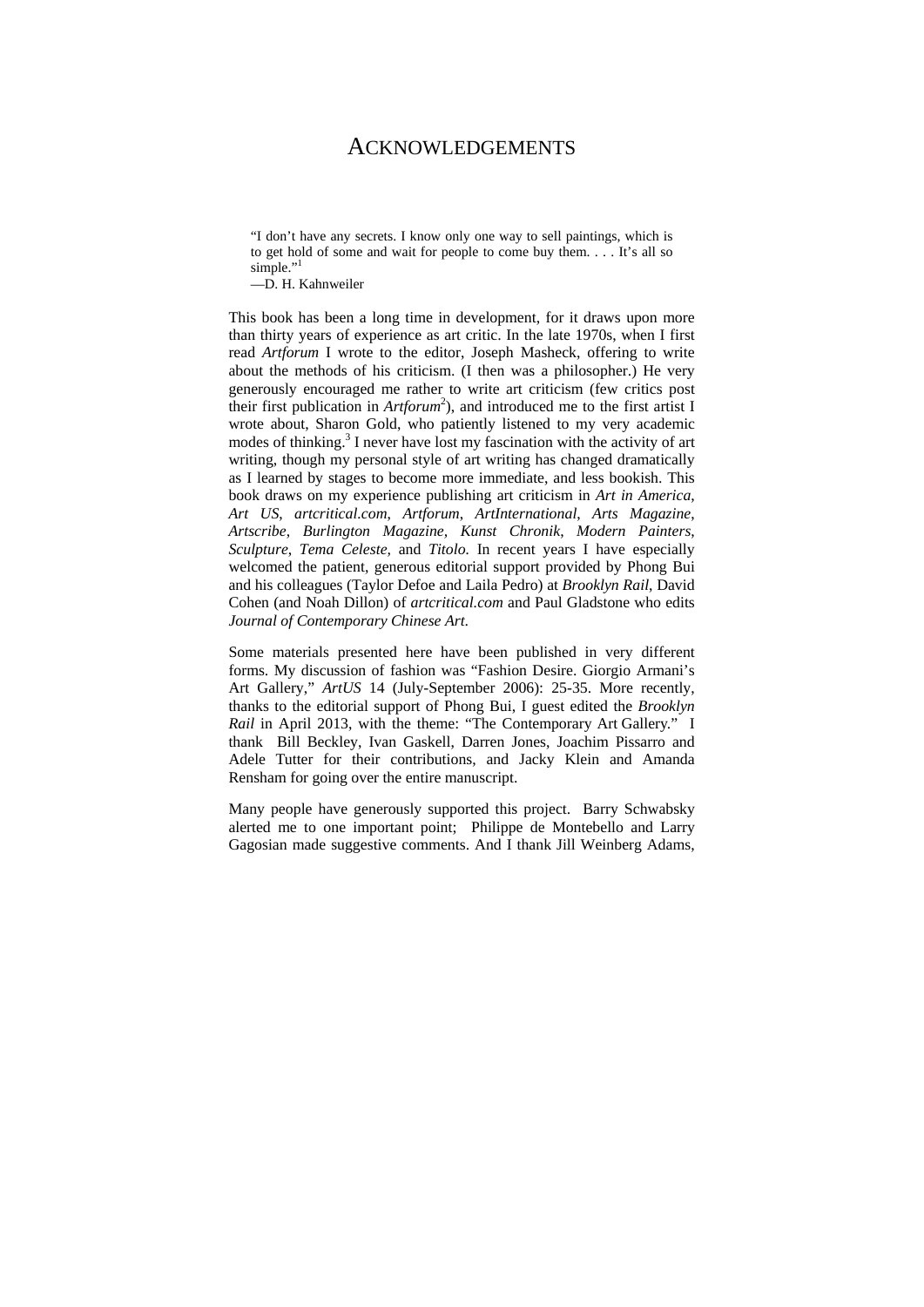Leeza Chebotarev, Paula Cooper, Brent Beamon, Michael Findley, Steven Harvey, Loren Munk, Victoria Newhouse, Sandrine and Lionel Pissarro, William O'Reilly, Mary Sabatino, Nancy Whitenack and other gallerists who talked to us. Thanks to the generous support of Graham Nickson and Lexi Campbell, Darren and I presented a version of this material at the Studio School. Over the past thirty-five years, I have learnt from discussion with a great many artists. And of course we warmly thank the many art dealers who, by providing our plates, have made this book possible.

In May, 2014 Laurie Wilson invited my participation in "Psychoanalysis and Art: Sixth International Symposium," Florence. That occasion got me thinking about the important analogies between the practices of therapy and art historical interpretation. David Miller, my moderator, who is a practicing psychoanalyst, told me something important;

Even when the critic/analyst feels lost and powerless, to the artist/patient, he may still seem powerful. Of course, this power refers to the power to injure, but also to inspire confidence. The power to move markets is a lot more complicated, as you know.

Richard Sennett's *The Conscience of the Eye: The Design and Social Life of Cities* is an academic treatise on urban culture. At one point, however, for eight pages he writes in a personal way.

Since I've lived in New York I've liked walking, avoiding subways or taxis whenever I can. These days I usually walk from my apartment in Greenwich Village up to midtown on the East Side to eat, an amble of around three miles.<sup>4</sup>

He describes the route with scenes of drug dealing; leather shops; stores selling spice; and the residents of the neighborhood near his restaurant. Sennett's analysis inspired me to narrate my gallery walks in equally concrete ways. And then walking around Rome with him many years ago gave me the idea of how to begin my "Overture."

"Galleries are dedicated spaces," Arthur Danto wrote in his account of the art of Joshua Neustein,

governed by a complex set of conventions that define the relationship in which works of art are intended to stand to those who enter the gallery to be in their presence. . . . the gallery itself, which makes these experiences possible, is generally not itself a further object of aesthetic scrutiny or pleasure and, lest it distract from the objects it makes accessible, it aspires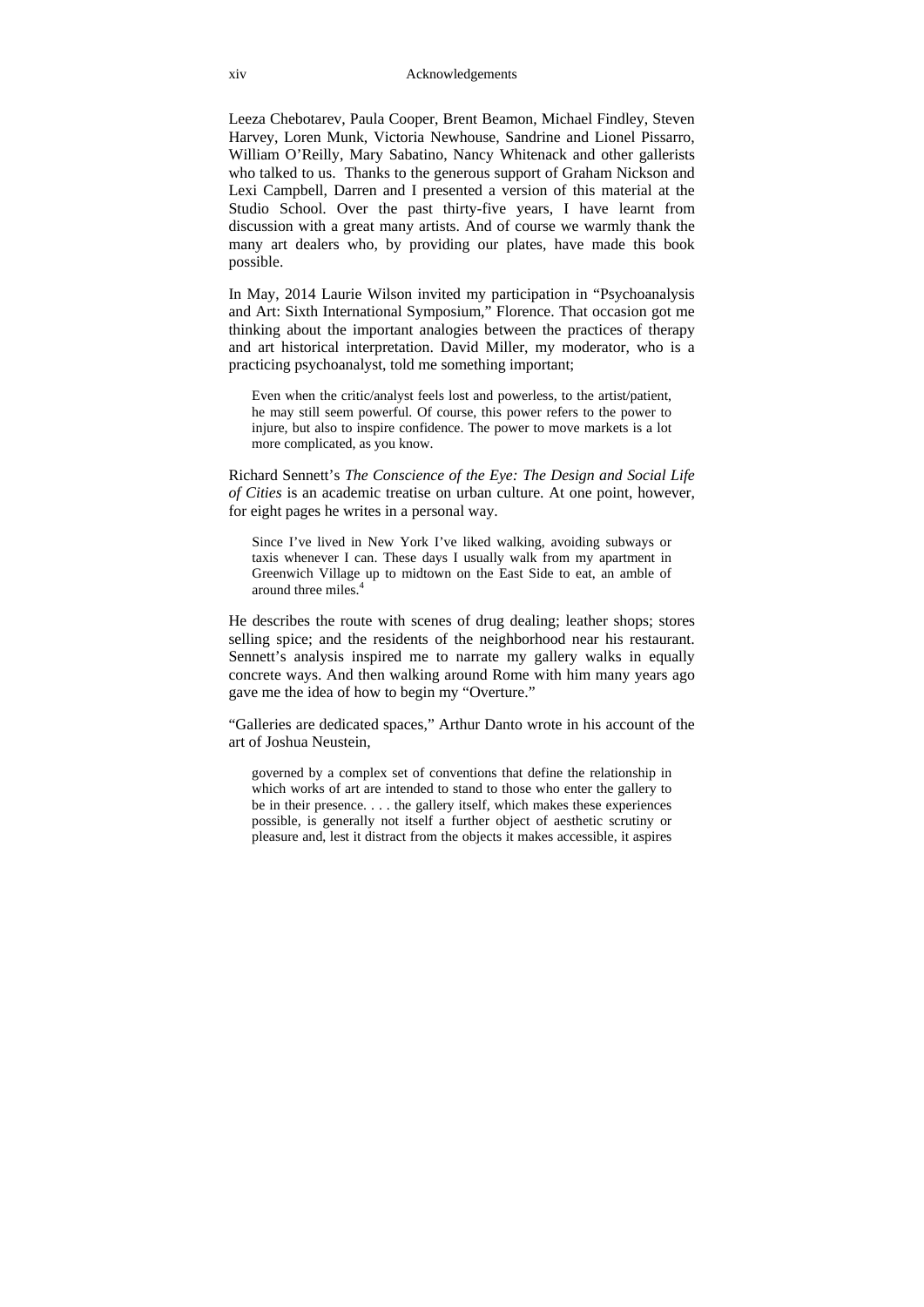to a certain neutrality. . . . It is a pure symbolic nothingness, like a blank page or the silent space of the concert chamber<sup>5</sup>

Danto, my teacher, was an intimate friend. My books were often engaged in dialogue with his. In context, Danto's argument is that while normally paintings and sculptures "carry their references and meanings with them, wherever they are shown, and are altogether self-contained," Neustein's *Light over Ashes* is site-specific, Danto argues, and so "it seeks an internal relationship to the space and indeed to the site in which the museum containing the gallery is located."6 Danto is right to call attention to the complexity of the conventions upon which gallery-life depends, but wrong, I will argue, to conclude that the gallery itself can ever be a neutral space. In truth, the gallery is not simply a container, but a place that has its own visual qualities, which deserve to be identified because they contribute to interpretation of the visual art displayed. The goal is to make explicit those conventions, showing how they inflect experience of art.<sup>7</sup>

I wrote this, the first of my books developed after the death of Danto, when Joachim Pissarro transformed my life and writing. When it was well underway, I invited Darren Jones, who worked with me on a previous publication, *Wild Art*, which was co-authored with Joachim Pissarro, to become involved. Darren and I are different enough people to argue productively—and close enough to be effective collaborators. We have very often enjoyed looking at exhibitions together—and the book includes substantial contributions of writing, examples and ideas from him. Unless otherwise indicated, the publications identified in notes are my publications.

For a long time, I thought of my intellectual life as essentially divided. Coming to New York, I wandered in art galleries and museums. Then in my Pittsburgh study I wrote books, essays and reviews of the art I saw in New York. I supported myself by teaching and writing philosophy—my art criticism was very much a side activity, like growing roses. I had to come a long distance before I saw the unity of my concerns. One reviewer of my book on art museums complained that I had never worked in a museum. This book, a successor to that volume, may occasion a similar complaint, for I have never worked in an art gallery. My aim in both, however, is to respond to these institutions as a visitor, describing them in terms that enrich the experience of other people who visit museums and galleries.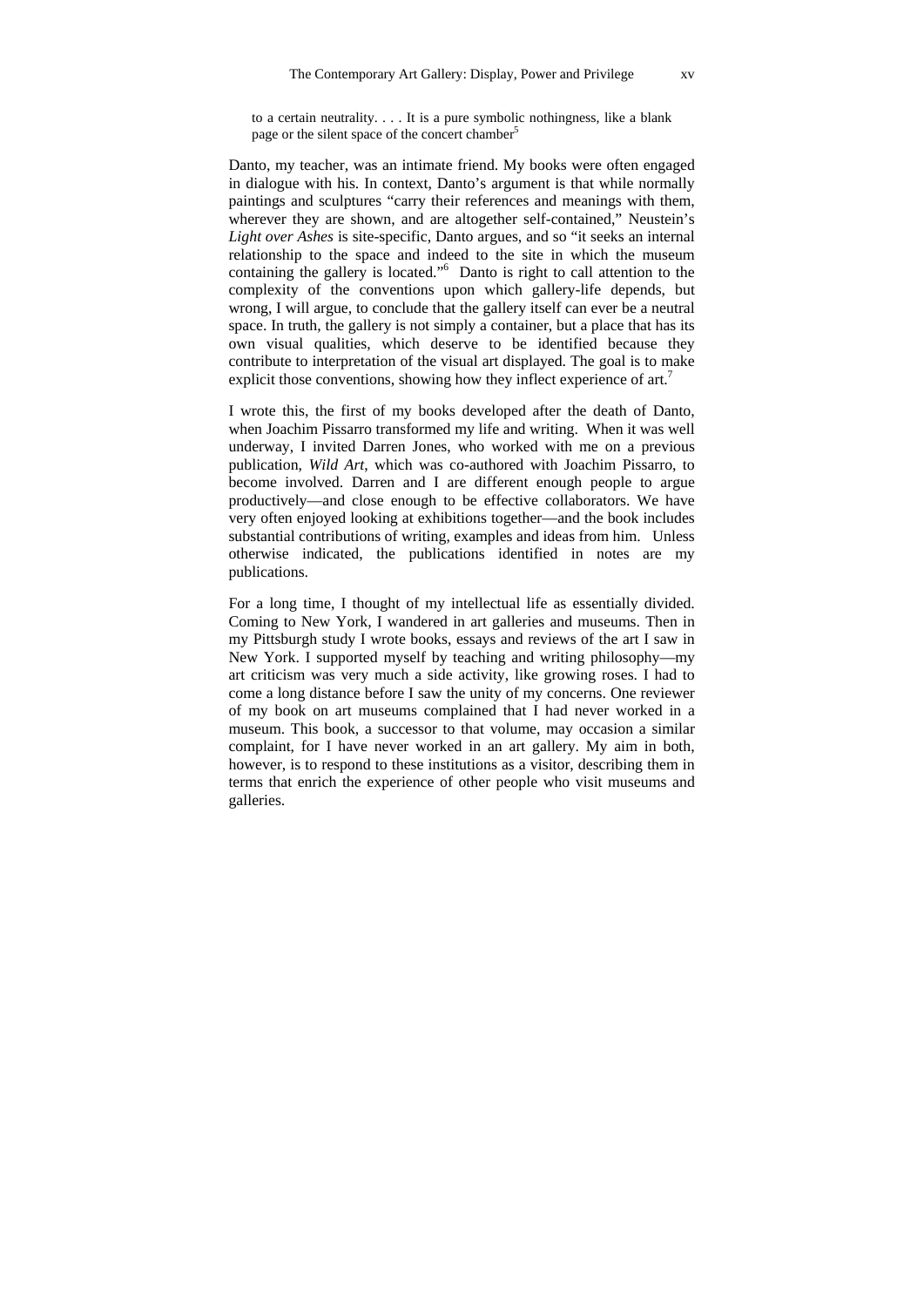### **Notes**

 Richard Sennett, *The Conscience of the Eye: The Design and Social Life of Cities*  (New York and London: W. W. Norton, 1990), 123.

5 Arthur C. Danto, *Unnatural Wonders: Essays from the Gap Between Art and Life*  (New York: Farrar. Straus. Giroux, 2005), 303.<br><sup>6</sup> Danto. *Unnatural Wonders*. 304. 305.

6

<sup>o</sup> Danto, *Unnatural Wonders*, 304, 305.<br><sup>7</sup> "Typically," Mary Anne Staniszewski notes, art historians treat "the discrete work of art" as "the unit of analysis," failing to consider that it

is always an element within a permanent or temporary exhibition created in accordance with historically determined and self-consciously staged installation conventions.

Mary Anne Staniszewski's *The Power of Display: A History of Exhibition Installations at the Museum of Modern Art* (1998), xxi. Our account has been influenced by hers. But where she argues that the history of installation has, to speak in psychoanalytic terms, been repressed, in ways that reveal ideology, "ellipses in our official histories and collective memories," we prefer to speak of making shared implicit knowledge explicit.

 1 Quoted in Olav Velthuis, *Talking Prices. Symbolic Meanings of Prices on the Market for Contemporary Art* (Princeton and Oxford: Princeton University Press, 2005), 41.

<sup>&</sup>lt;sup>2</sup> "Willem de Kooning at the Pittsburgh International," *Artforum*, XVIII, 5 (1980): 44-6.

<sup>&</sup>lt;sup>3</sup> "Sharon Gold," *Artscribe*, 30 (1981): 35-7.<br><sup>4</sup> Richard Sennett, *The Conscience of the Ex*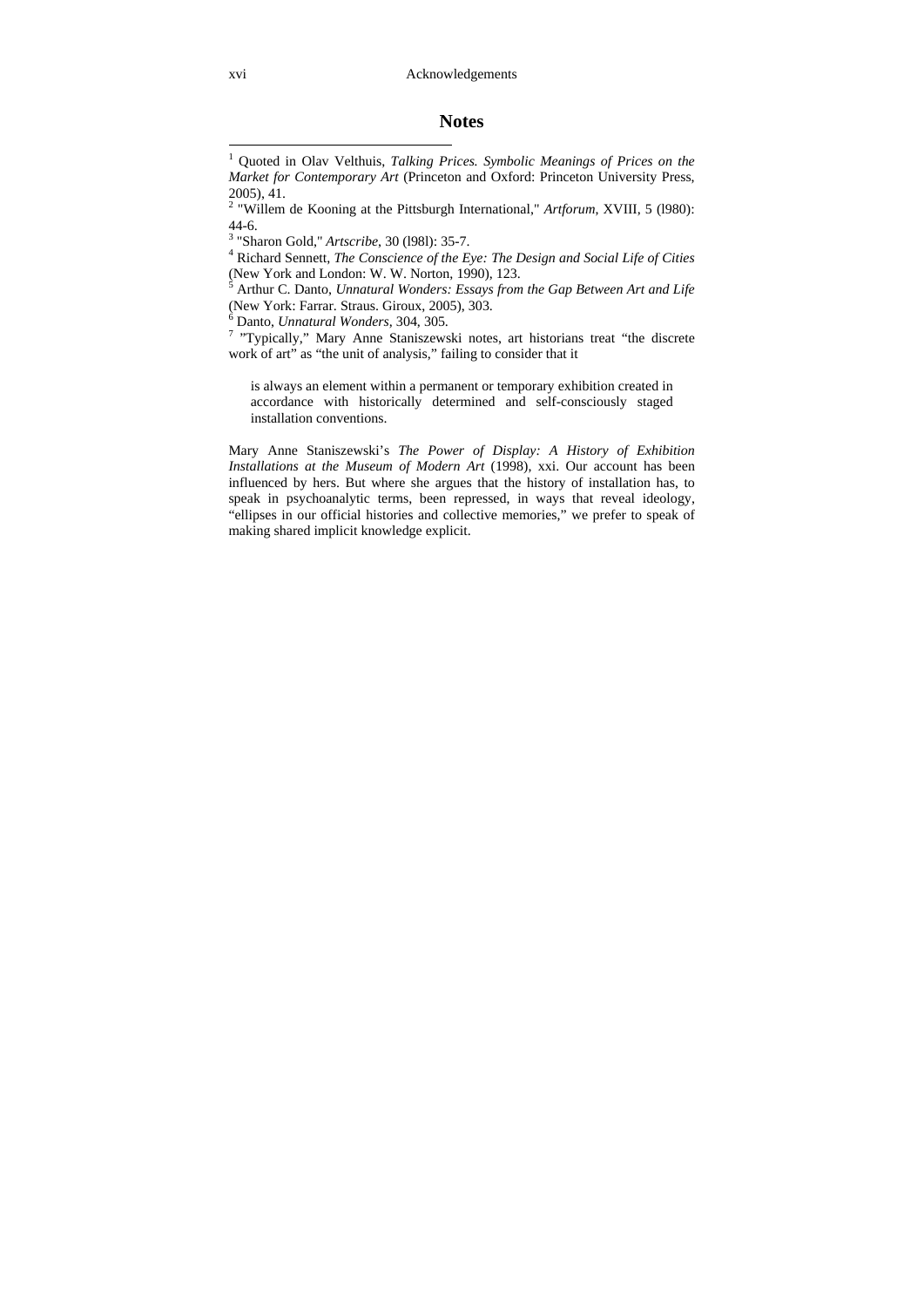## PROLOGUE

Taking their cue from Brian O'Doherty, Carrier & Jones go about their task of unraveling the labyrinthine meanders of the Art Gallery—one of the most obvious, yet unchecked, dark squares on the checkerboard that composes the contemporary art world. With the same dogged and inquisitive determination as Holmes and Dr. Watson would apply to solving a crime, Carrier & Jones do not leave any stone unturned in their pursuit. The result, this book, is admirable: filled with facts, unexpected comparisons with the pre-gallery era (one senses a certain obsession from one of the authors with the Rome of Caravaggio), this meticulous analysis produces unexpectedly rich and compelling results. Long preoccupied by the (often tense) juxtaposition of the "brief beautiful high and the everlasting low" (*High Art*), both authors clearly enjoyed experiencing this descent to the inferno of contemporary art: the art gallery—which, as they establish, constitutes, like it or not, a crux wherein all players come to meet: artists, curators, collectors, amateurs, viewers, by-passers and where the beginning of an (ever so fragile) aesthetic consensus is being formed.

> —Joachim Pissarro Bershad Professor of Art History, and Director of the Hunter College Art Galleries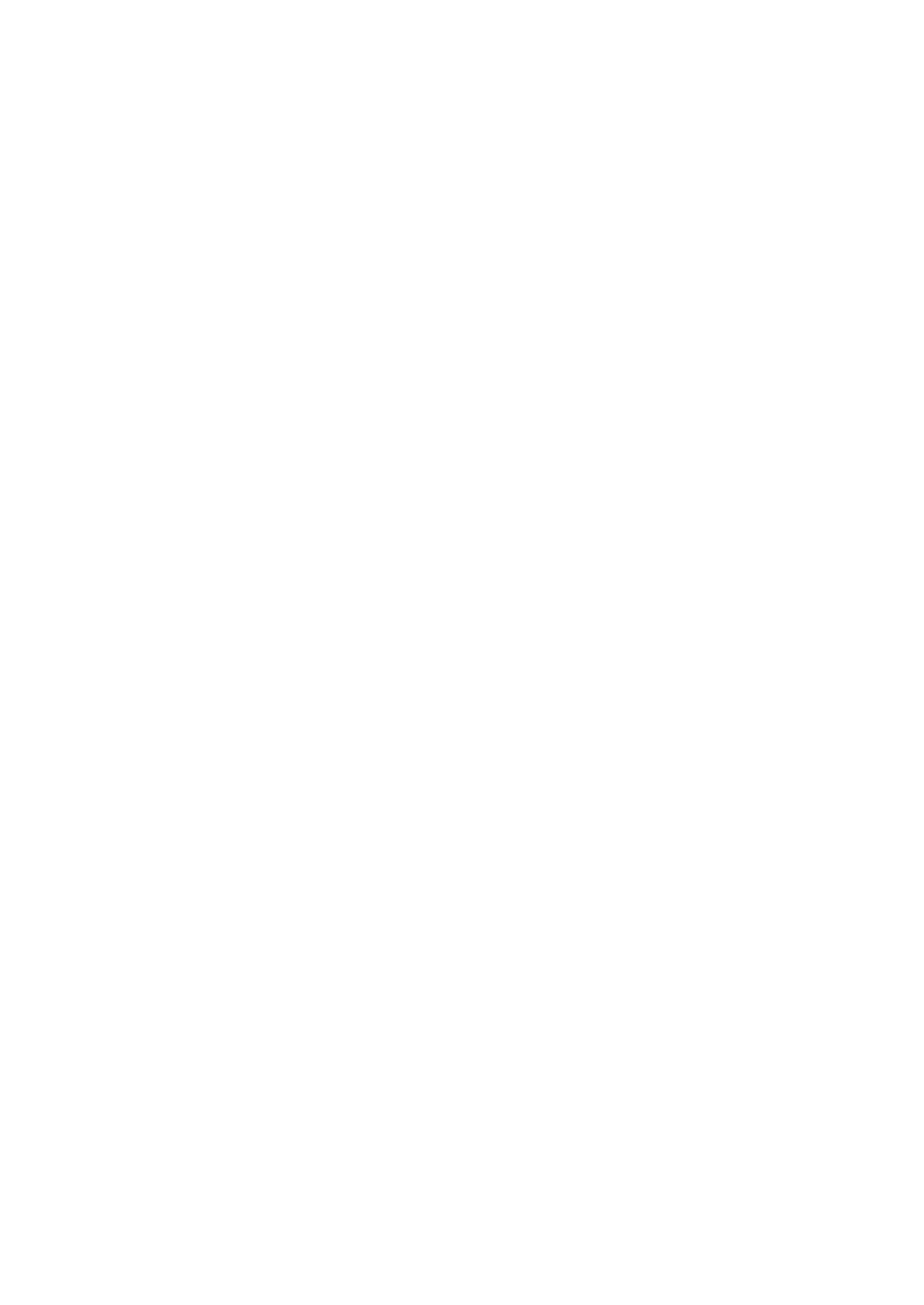## **INTRODUCTION**

"Gallery going . . . a definitive feature of present urban culture . . . is poorly understood. . . . The upshot is one of those universal miseries with which each individual feels uniquely afflicted.

The misery is basic to capitalist culture: a ragged fissure between Mammon and Eros, or money and meaning . . . ."

 $-$ Peter Schjeldahl $<sup>1</sup>$ </sup>

Nowadays contemporary art travels. It is made in the studio; displayed for critical evaluation and sale in the gallery, and moved, when sold by the dealer, to a collector's home; and then, finally, it enters its permanent home, a museum. This, at any rate, is the ideal scenario.

An artist creates an object in the studio.

That object is taken by a dealer to the gallery.

The work is purchased by a collector

The same object then is seen by the public in a museum.

All contemporary art *is* site specific, which is to say that we always encounter it in some visual context, a setting that influences how we describe and valuate it. That this is a truism isn't to say that it's a trivial claim.

The contemporary art world system thus includes artists' studios, art galleries, homes of collectors and public art museums. To speak of a system is to indicate that these institutions are linked together. To comprehend art, you need to understand these settings and how it travels through them. There are many published accounts of artists' studios, collectors' homes and the public art museum.<sup>2</sup> But much less has been said about the contemporary art gallery, which is our concern. The one great commentary, Brian O'Doherty's *Inside the White Cube: The Ideology of the Gallery Space*, published in 1976, is dated; now many galleries are not white cubes  $3$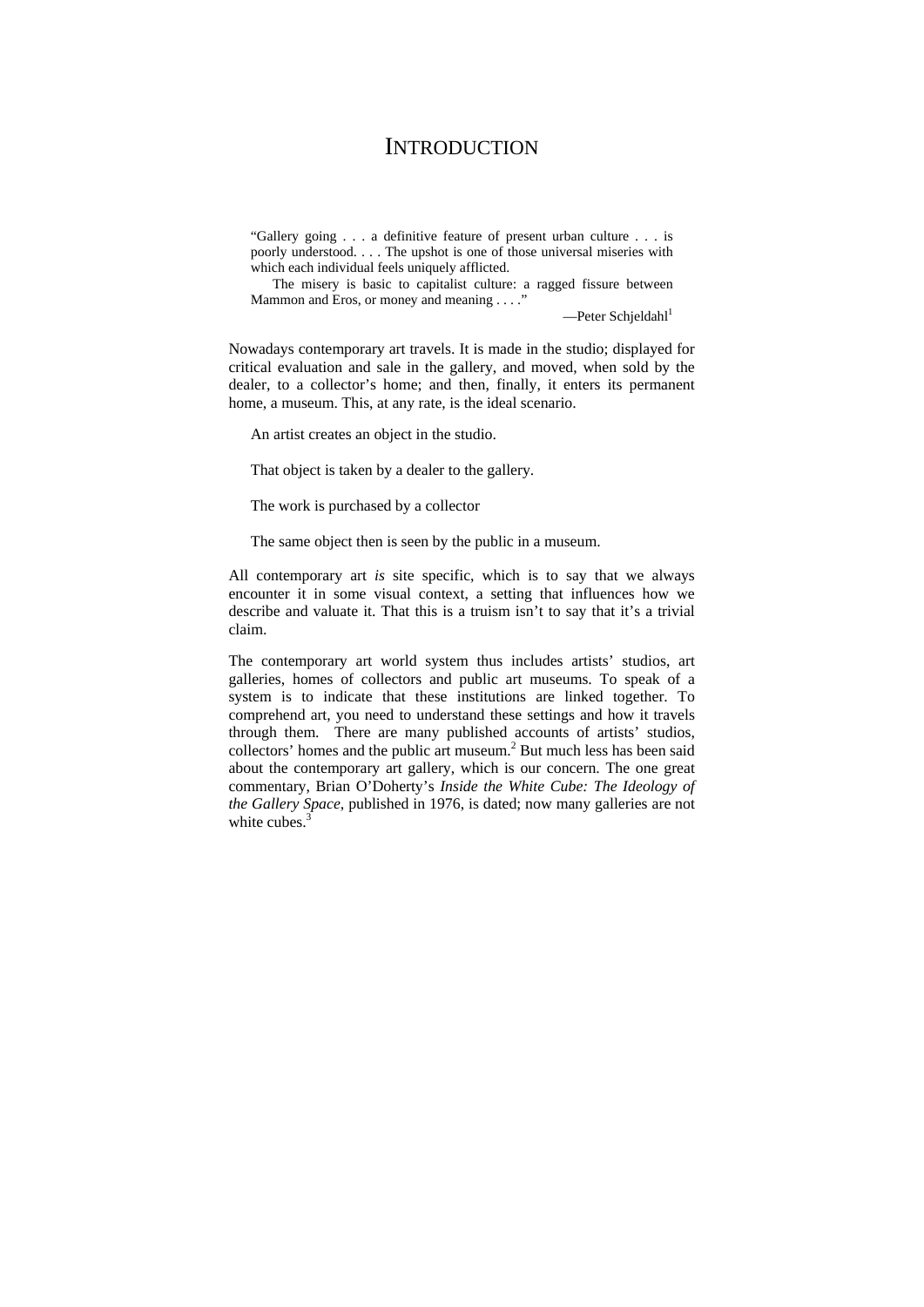Most accounts of contemporary art focus on the art itself—on its meaning; on its relationship to older art; and, often, on its social role or political significance. This book adopts a different approach—it looks at art today through the lens of the contemporary art gallery. In order to understand our art world, you need to understand the contemporary art gallery. Just as the art historian has to wander through Umbria to see the dispersed frescoes of Piero della Francesca, and walk in Naples in order to understand that site of Caravaggio's subjects; so the art critic must traverse the streets, visiting the contemporary art galleries. This book is as concerned with the *appearance* of art galleries as art historians are with the visual qualities of the art which they describe.

What do art galleries do?

Why should we care about them?

What can be learnt by going to galleries that cannot be learnt anywhere else?

This book will answer these questions. We describe gallery going in ways designed to inform your experience. As we wrote, we found that thinking about these issues greatly enriched our experience of gallery going. Our book makes explicit your implicit awareness that the art gallery is not just a neutral setting, a mere container for the art on display, but has its own distinctive visual qualities, which influence and contribute to your experience of the art it contains. To fully understand a gallery exhibition, you need to interpret its setting; and to adequately comprehend the development of contemporary art, you have to study where it is displayed.

In the first chapter we briefly describe the beginnings of the present contemporary art gallery. In the second, we describe the experience of gallery going, presenting summary accounts of visits to some contemporary galleries. In the third, then, we expand and extend that analysis, with detailed close up descriptions and comparative evaluations of many diverse contemporary galleries. Our aim is to identify the challenges provided by these marvelous places. In the fourth chapter we indicate why in the near future, such galleries might disappear. And, finally, there is a short bibliography. The crucial organizing strategy, running through the entire book, the governing analogy, is our comparison of an art tourist's visit to pre-modern art in its original urban sites, and the gallery goer's visit to contemporary art galleries. Because art tourism is familiar, comparative reference to it provides a good way to analyze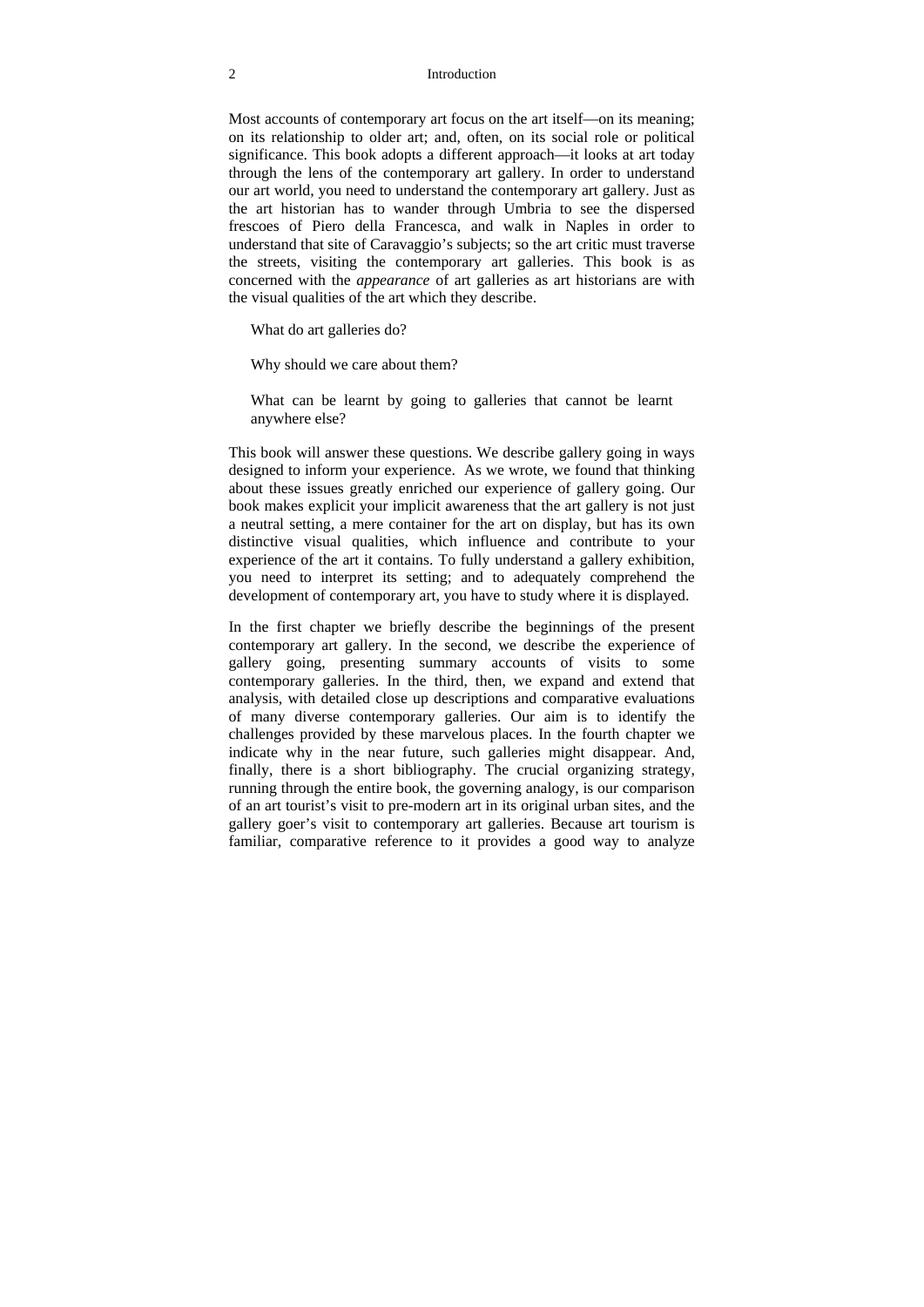gallery going, which has been much less discussed. Art's context matters: To understand the contents of galleries, you need to recollect the experience of walking into them.

Many dealers are devoted partially or entirely to exhibitions of old master art, or to provincial artists. We focus on the ambitious presentations of contemporary art because such displays raise the crucial conceptual issues. And we concentrate on New York galleries, because that is the most important place for contemporary art displays – and is the city that we know best. Scholars have studied the history of the gallery, tracing the development of the present art market, and so we do not replicate their work. Our concern is with the gallery here-and-now. Thanks to a robust art world economy, the scale and obvious ambitiousness of the grand present day contemporary galleries is unprecedented. Drawing on extensive experience as reviewers, our basic concern is to describe and analyze them. This book thus is based almost entirely upon our own direct responses to galleries we have visited. We have seen together many of the exhibitions we describe and Darren or I have looked at almost all of the others.

Our analysis often aims to be contentious-- like the art it describes. Art galleries matter, for you cannot understand contemporary art without visiting them. Your first experience of an art gallery, like your first taste of oyster or drink of grappa is likely to be surprising, even disconcerting. Even now many years later, to us nowadays galleries still seem marvelously strange. Our goal is to preserve some sense of their strangeness. Spelling out the conventions of gallery life defamiliarizes these sites, making analysis possible.

The studio is a private place. The gallery is the public site where art is first seen—anyone can come and look for free. This store, a commercial site, is where aesthetic judgments are made. Art's value is determined in this marketplace by the consensus formed by public opinion. Often the prices are open to negotiation.

Today modes of seeing art have diversified beyond the physical act of visiting artists' studios, galleries or museums. Much art is seen, at least initially, online: Press releases for new shows pile up in our inboxes with links to the artist's last project, his website and images of the work in the upcoming show; in determining which exhibitions to visit, one can scroll through any number of online gallery guides, Google the gallery and the artist and decide instantly if it is something that warrants an in-person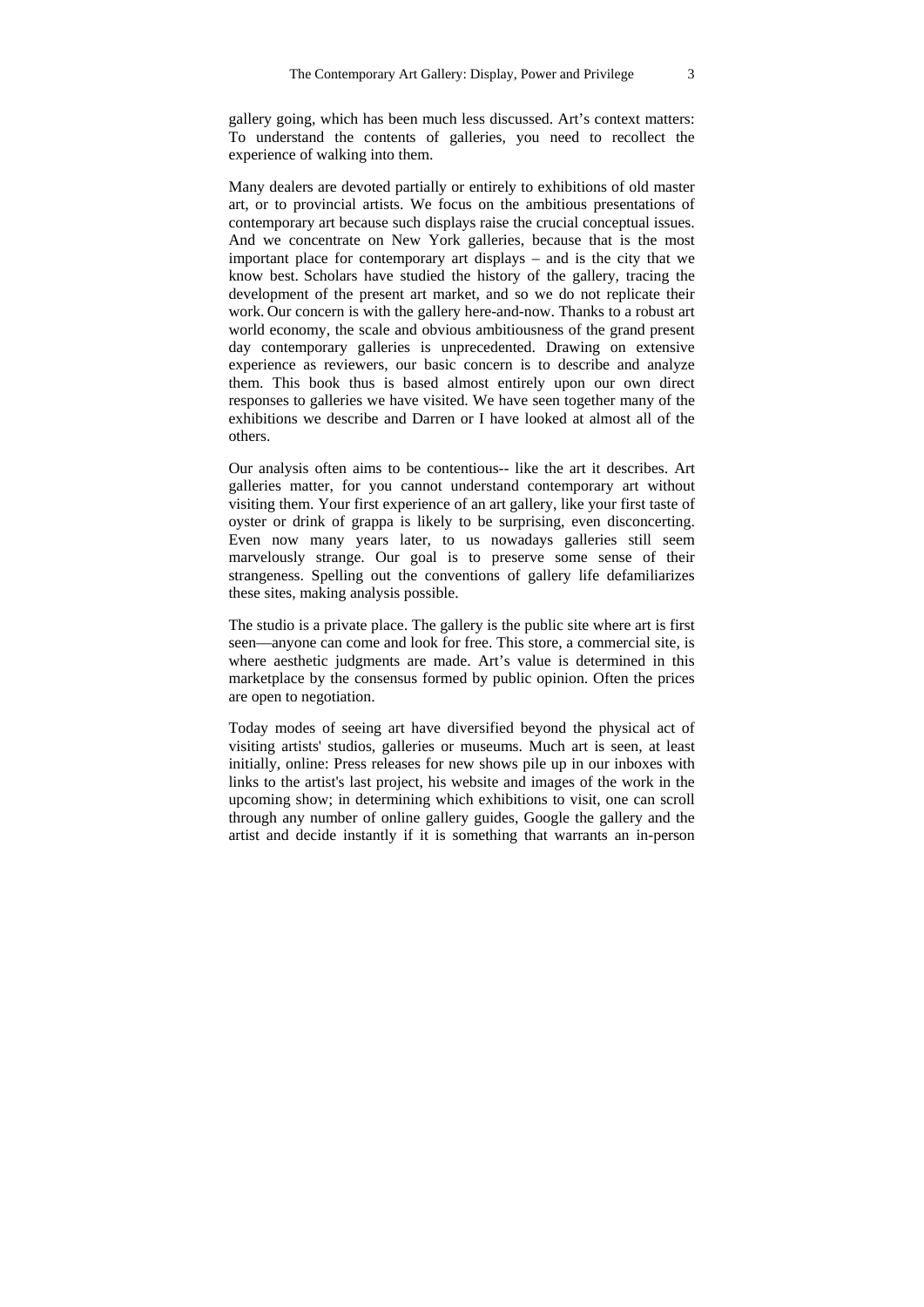#### 4 Introduction

visit. In a few hours of online research one can zip through every one of hundreds of exhibitions in New York and form a list of those that are really worth seeing: art is sold online without ever having been seen in person, replacing to a degree the auction phone bid of old. Curators may forgo lengthy, time consuming and unnecessary studio visits by replacing them with Skype calls, sending jpegs back and forth and checking the artist's blog, website or recent press; and then there is social media - artists today get residencies, sales, gallery representation, and press, on an international scale from merely nourishing their online presence by posting on Instagram, Facebook or Youtube.

A review in any publication will normally also appear in its online version and can be sent out into the world by the artist, his work and the critical response to it in a magazine is then disseminated in seconds. Hashtags further his reach and expand the online territories in which the review will be seen. The internet has quickened the pace of art viewing, making, selling, showing, and has reoriented the entire business of experiencing art. While it has not yet found a way to replace entirely, the tactile, nature of seeing art in person, and while people may always want to be in the presence of art - it *has* initiated a revolution in how art is seen, and as with everything else, how can the art world resist the pace of technological advances?

What is the value of a work of art?

How should we compare this work to art in the museum?

These questions are answered by this public discussion, which originates on blogs, and on Facebook and online magazines. The published reviews of art critics provide a permanent public record of aesthetic judgments, but the process of making these judgments is an activity in which many people who mostly are not writers participate. Often the word of mouth response to an exhibition may matter more than the published record.

Many stores sell things for which the need is self-evident. At the grocery you buy a steak, some asparagus, and a bottle of red wine. If you need a bed, then you go to a furniture store; if winter is coming, you buy a sweater and boots. Like these banal stores, contemporary art galleries offer commodities for sale. But whereas foodstuffs, furniture or clothing are things we need, works of art are not necessities. Art galleries are shops in which most visitors never purchase anything. We window-shop, taking an aesthetic distance on the merchandise.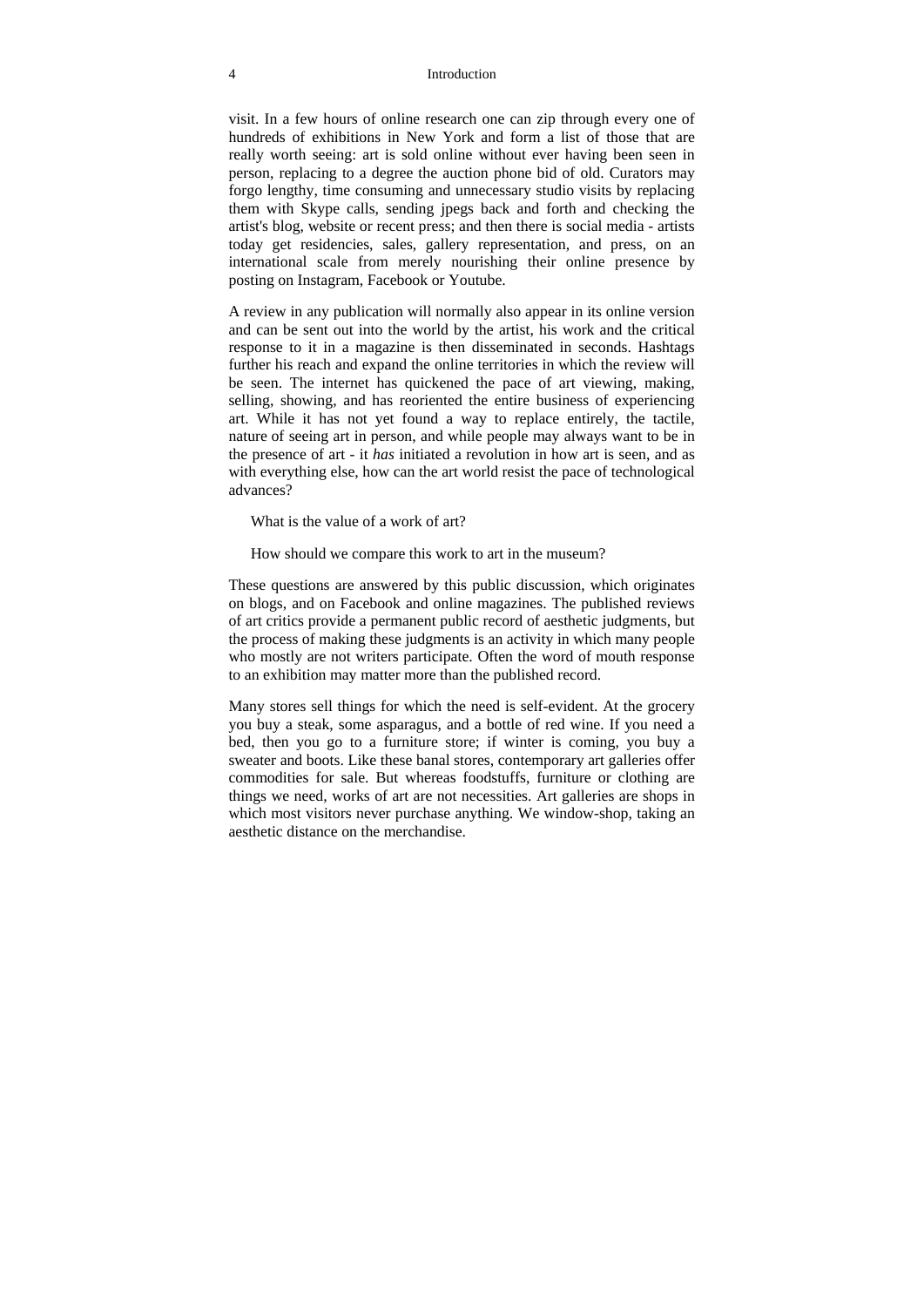Imagine that there were no art galleries. How then would we learn about contemporary art? We would have to visit studios. Our galleries allow seeing a great variety of art relatively quickly. In one busy morning in Manhattan, you can cover galleries in the Upper East Side; in a long afternoon, you can walk through Chelsea. If a show isn't promising, it's easy to move on. Studio visits require an appointment, and even if you're disappointed, it's rude to stay only briefly. Of course, you can wait until art arrives at the museums, but then usually its appeal has been tested. What often is most challenging for the critic is seeing art whose value has not yet been established—and that happens frequently in the galleries. By being an intermediary between artist and collectors, the dealer plays an essential practical role.

Here at the start we need to face a minor awkward verbal issue. The word 'gallery' has several meanings. Some people call museums 'art galleries' or 'picture galleries'; and within a museum, speak of individual galleries, rooms where art is displayed. Because there is no convenient, generally accepted substitute, we will use the phrase, 'art gallery' to describe the commercial shops where art is sold. When we refer to galleries *within* museums, that different meaning of 'gallery' will be clear.

Human beings have almost always made art. But this art world system, a distinctive creation of modern bourgeois culture, is a relatively recent invention. Under the old regime, where aesthetic judgments were made in an authoritarian top-down fashion there was no need for our gallery and museum system. Many commentators are critical of the role of the gallery in this commercial art world system. They ask:

Can aesthetic value really be determined by public debate?

Is free debate about art actually possible in our culture?

Why do the very rich dominate the gallery system?

Our analysis will face these questions. To describe this commercial art market is not to approve of it. Nor is it necessarily to endorse the larger capitalist system of which it is an integral part. But in order to develop a critical analysis, it is necessary, first, to understand how our contemporary art world system functions.

Not all contemporary visual artists are part of the art world system. We can learn about that system by considering briefly two such figures.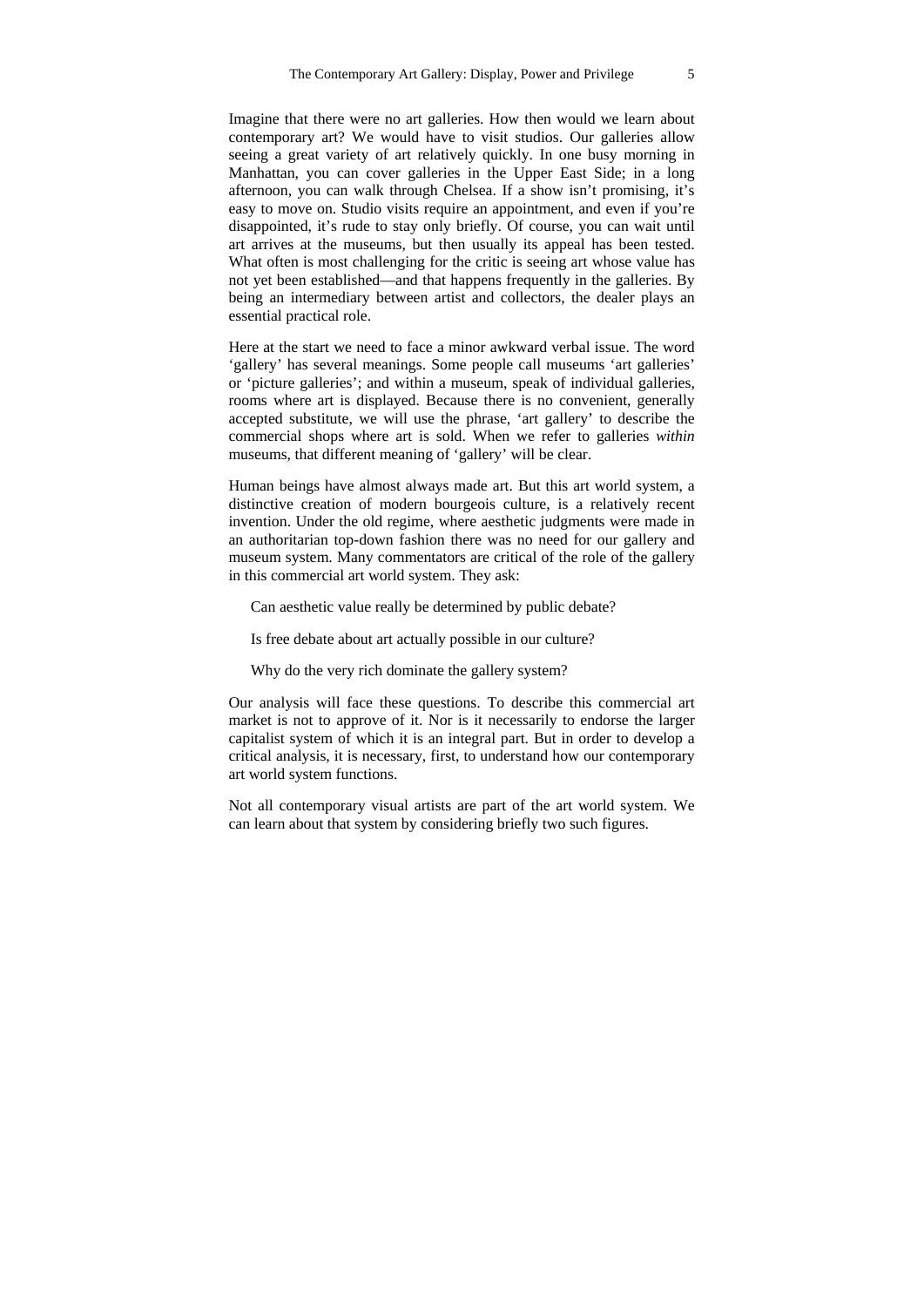#### 6 Introduction

Norman Rockwell (1894-1978) was very famous during his lifetime — he did 323 covers for *The Saturday Evening Post*, one of the widest circulating American journals. But not until late in life, in 1968, was he contacted by a dealer who gave him his first gallery show. As Deborah Solomon, his biographer explains:

The art world  $\dots$  is  $\dots$  the sum of all the rooms in the world where art is publicly shown . . . It offers any object a meaningful context, the possibility of being judged as art, of being defined in relation to other objects whose aesthetic worth is believed to be knowable.<sup>4</sup>

When Jackson Pollock and his successors became very famous, Rockwell remained marginal in their art gallery world.

One reason there was no real discussion of the aesthetic worth of Rockwell's paintings was that he had seldom exhibited them, seldom subjected them to the scrutiny of critics.

Recently, however, he has had museum exhibitions-- and his painting *Saying Grace* (1951) sold for \$46 million. And art historians have argued that he deserves attention. It is possible, now, that Rockwell will posthumously join the art world system.

LeRoy Neiman (1921 – 2012), too, was very famous, financially successful enough to endow a center for print studies in the school of arts at Columbia University. He exhibited widely but in the 'wrong' kind of galleries, galleries outside of the art world system. And so he, too, was not taken seriously by art critics. To the extent that they took any notice, they thought that he was an illustrator, who did not deserve attention. Neiman's subjects, sports heroes, Playboy 'girls' and popular musicians were all wrong for the art world. When Playboy Enterprises sponsored a show of sports images by Andy Warhol and Neiman, rather than bringing him into the art world, the effect was to question Warhol's place there.<sup>5</sup> Neiman was rejected because his art has nothing to do with the dominant American art world trends of his lifetime—Abstract Expressionism, minimalism, Pop Art. But now, when we have a broader vision of what was possible during this period, he too, like Rockwell, might find a place within the art world.<sup>6</sup>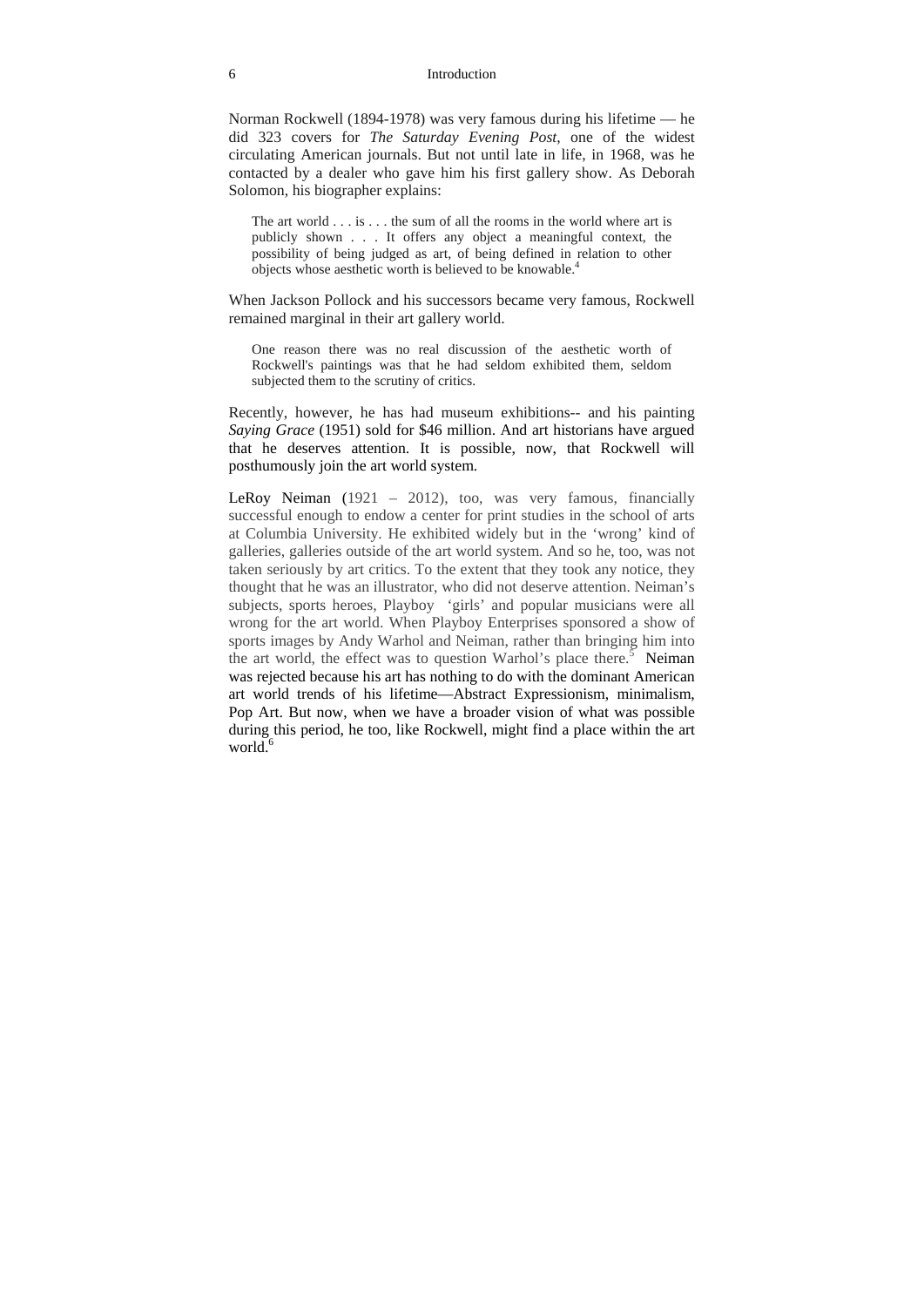#### **Notes**

 $2^2$  On the studio see my "In the Studio: Photographs In the Studio: Paintings," http://www.brooklynrail.org/2015/04/artseen/in-the-studio-photographs-in-the-

 $\overline{a}$ 

studio-paintings Saturday, April 4, 15; on the public art museum, my *Museum Skepticism: A History of the Display of Art in Public Galleries* (Durham, North Carolina: Duke University Press, 2006).

<sup>3</sup> More recently he published a short book about artists' studios: Brian O'Doherty, *Studio and Cube: On the relationship between where art is made and where art is displayed* (New York: Princeton Architectural Press, 2007).

 Deborah Solomon, *American Mirror: The Life and Art of Norman Rockwell*  (New York: Farrar, Straus and Giroux, 2013), 404.

5 See http://www.nybooks.com/articles/archives/1982/feb/18/the-rise-of-andywarhol/.

6 Rockwell and Neiman are what a recent book I co-authored with Joachim Pissarro we called 'wild art', visual art that is outside of the art world system; see our *Wild Art* (London: Phaidon, 2013). See also my "The Blind Spots of Art History: How Wild Art Came to Be -and Be Ignored,"

http://www.predella.it/images/35/Predella\_35\_Miscellanea\_02\_25-37\_III-VI\_Carrier.pdf.

<sup>1</sup> Peter Schjeldahl, *The 7 Days. Art Columns 1988-1990* (Great Barrington, Massachusetts: The Figures, 1990), 39.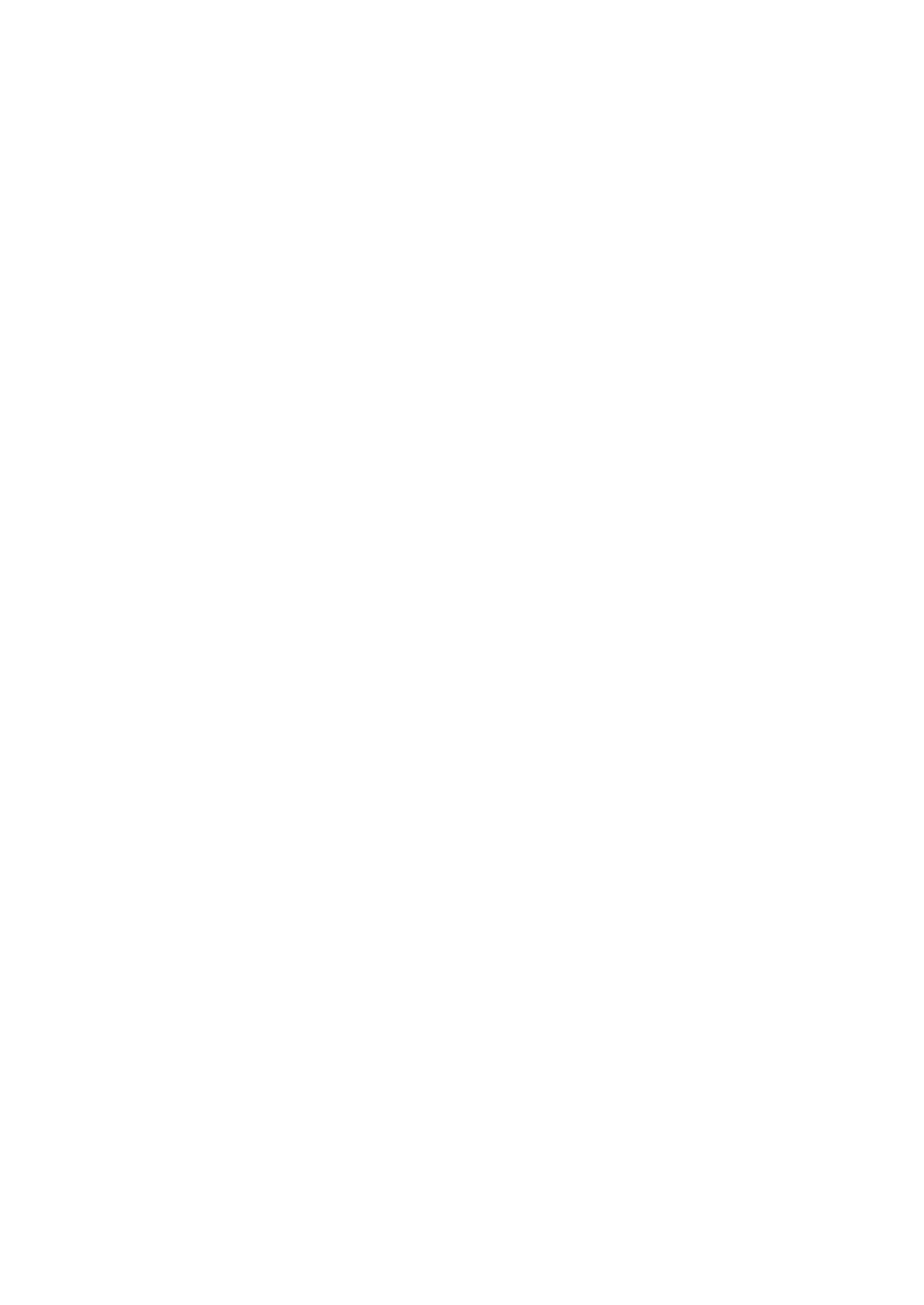## CHAPTER ONE

## THE BEGINNINGS OF THE CONTEMPORARY ART GALLERY

"There are no qualifying exams for being an art dealer, so anyone who has a notion to open up a clear white space with a couple of plants and a chair is an art dealer. If you feel you have perceptions and taste you can open a gallery."

—Ivan  $Karp<sup>1</sup>$ 

Since the start of modernism it has become hard to fully describe an artist's career without considering the role played by art galleries. We explain the initial response and the growth of a reputation by citing exhibition reviews. We note that sales to collectors who patronize galleries make it possible to focus on art making. And we indicate how the addition of art to museum collections solidifies a reputation. This is how we describe the development of the French Impressionists and the other pioneering European modernists. And it is how we explain the success of the American Abstract-Expressionists. At Jackson Pollock's show at Betty Parsons, November, 1949, the other artists were surprised to find well dressed collectors at the opening: a new development. "These are the big shots," Willem de Kooning famously noted: "Jackson has broken the ice."<sup>2</sup> A supportive dealer can be immensely helpful, especially when you are young, by providing publicity, sales and emotional support.

Because art galleries are so important a part of our contemporary art world, we may take them for granted. But the ambitious art gallery devoted to contemporary art is a relatively recent creation. We need only look to Caravaggio's Rome to find a very different art world. Michelangelo Merisi da Caravaggio (1571-1610) arrived around 1592, and swiftly moved from doing genre paintings to painting commissioned sacred scenes. Like a modern avant-garde figure, his revolutionary style inspired initial critical rejection, heated critical discussion and, soon enough, widespread emulation. Just as nowadays artists from everywhere in America, and also from Europe and Asia come to New York, the center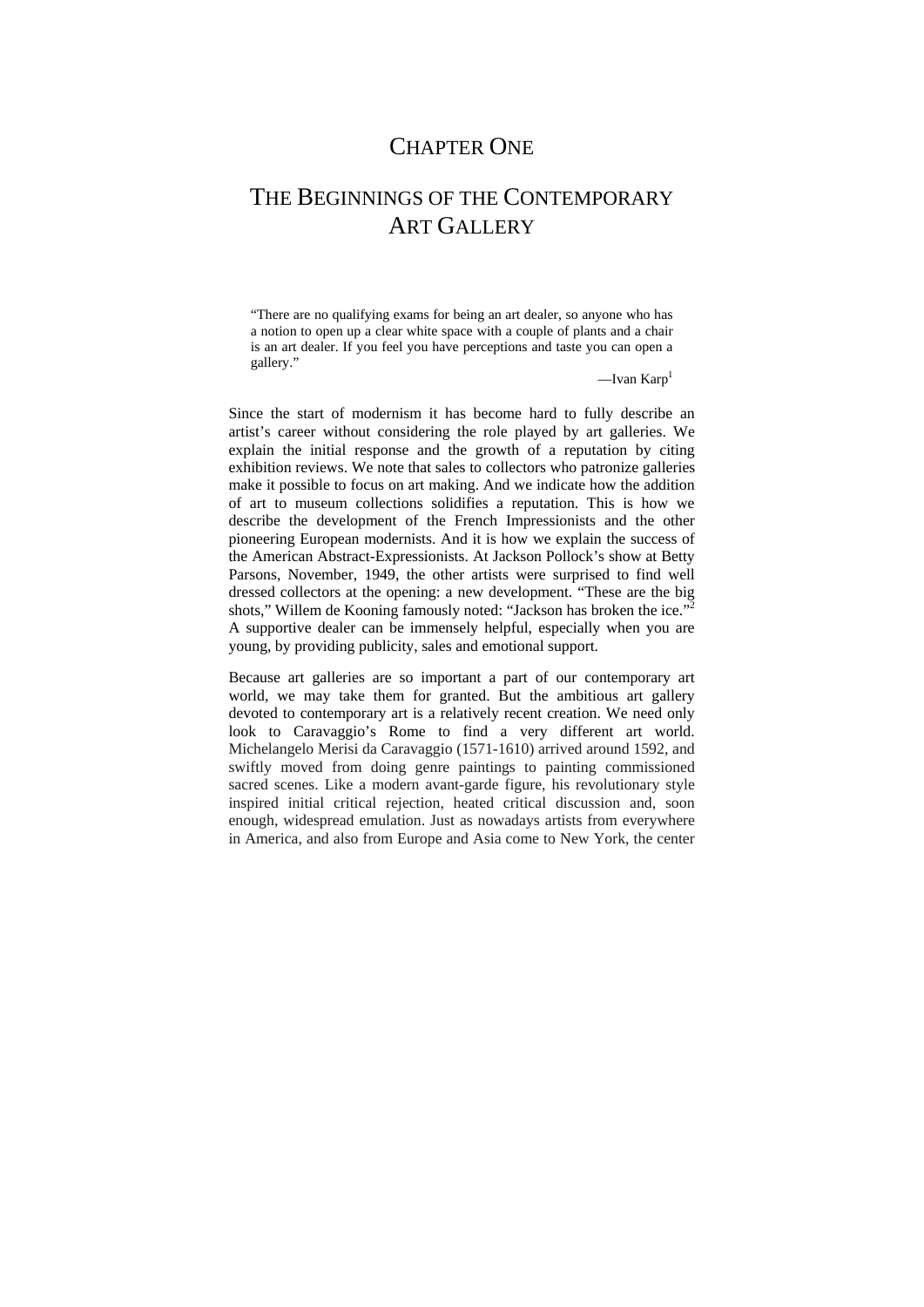of the contemporary art world, so when he moved to Rome, Caravaggio was but one of many ambitious young men who were attracted by the very rich artistic traditions of that city. In present day New York, ambitious young artists seek a gallery—in Rome, Caravaggio needed a patron, who would facilitate commissions in churches.<sup>3</sup>

In this pre-modern art world there were only modest art galleries and almost no public art museums. There was no need for these institutions not when art typically moved directly from the artist's studio to the church or palace where it was permanently displayed. But towards the end of the old regime, the social historian of art Francis Haskell notes, exhibitions in the nascent public sphere "provid(ed) a forum where values other than those established by the State and the aristocracy could be discussed."<sup>4</sup> Recent scholarship has traced in detail the gradual development of the modern market economy in art. For our purposes, four briefly described scenes will suffice for this pre-history of the contemporary art gallery: the presentation of a 1721 Watteau painting advertising a Parisian art dealer; art displays in Venice and China, in the early eighteenth century; and the Salons in the Louvre in the mid and late eighteenth century.



1-1 Watteau, Jean Antoine (1684-1721). *The Shop sign for the art dealer Gersaint*. 1720.

Amongst the visual records of art dealing is one masterpiece, Jean-Antoine Watteau's *Gersaint's Shopsign*. This, "the greatest work of art ever devoted to shopping," which was painted as a signpost, and exhibited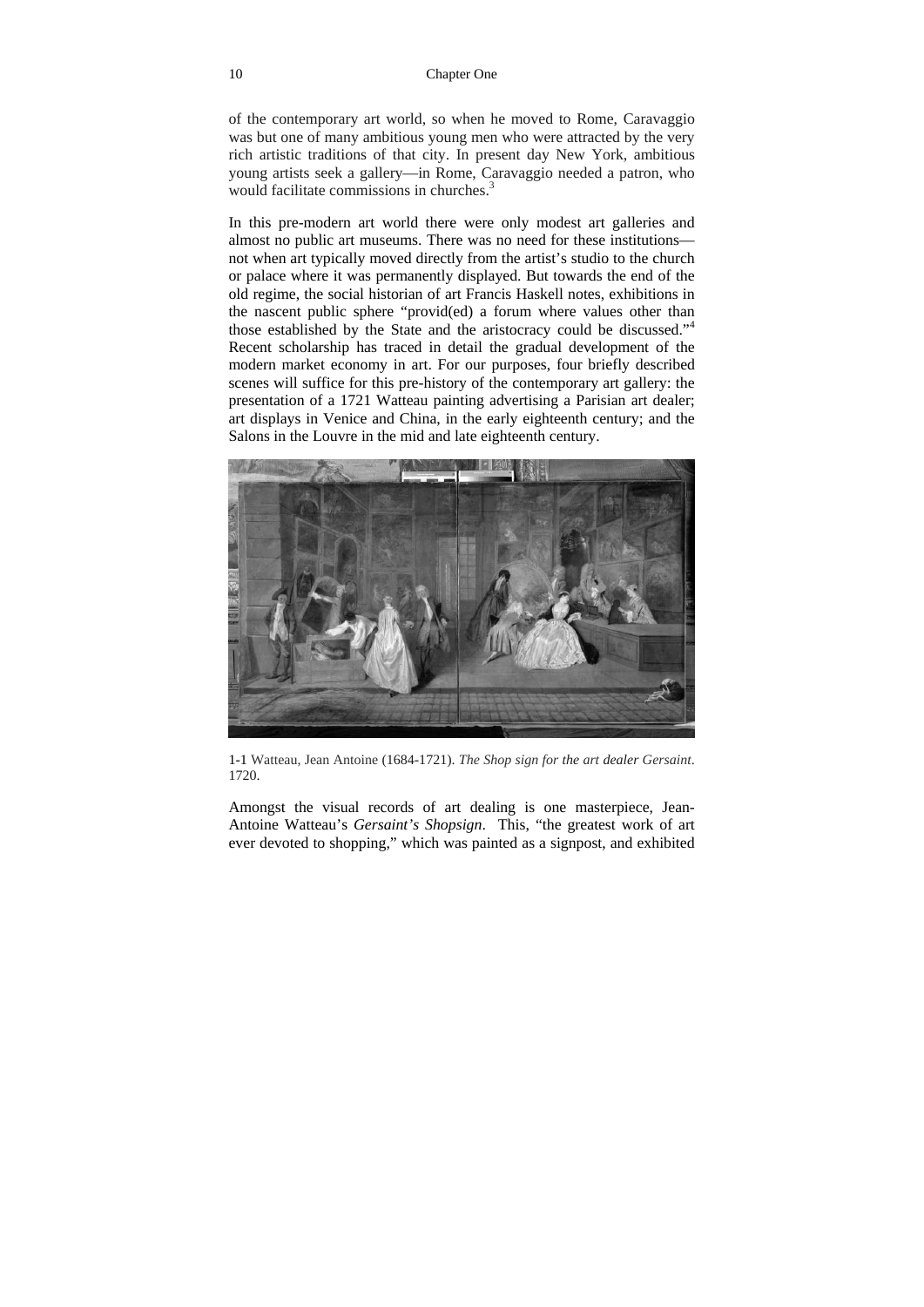for only fifteen days, before being removed by a collector is an imaginary portrait of a Parisian gallery.<sup>5</sup> A cultural historian explains the significance of such scenes:

The discourse of conviviality . . . represented human sociability as an achievement of civilization, the product of history.

The new political order was based on the reciprocal exchange of conversation among equals, rather than the hierarchy of the society of orders and the absolutist state.<sup>6</sup>

The painting is a very idealized image of art dealing, quite unlike the actual scene in this cramped boutique, which was hardly more than a permanent booth with a little back shop, set on the medieval Pont Notre-Dame.

In the gallery, art is the particular object of the social rituals of the promenade and the outing, the particular excuse for more conversation. It is the institution that draws people together and determines a field of common interest and action . . . . In the shop, connoisseurs, in conversation with each other, will select what then, as a result of this selection, is designated as Art.<sup>7</sup>

The original site of Gersaint's shop is visible in Hubert Robert's *The Demolition of the House on the Notre Dame in 1786*. 8 Nowadays we dress differently from our eighteenth century counterparts, and art is unlike the paintings shown by Watteau. But Eric Fischl's recent paintings of art fairs reveal another such gathering of fashionable people discussing art, which is for sale.

The Venetian feast day of Saint Roch, August 16, commemorates the end of the plague of 1576. Canaletto's *Doge visiting Church and Scuola di S. Roco* (1735) shows the outdoor picture exhibition accompanying the festivities.<sup>9</sup>